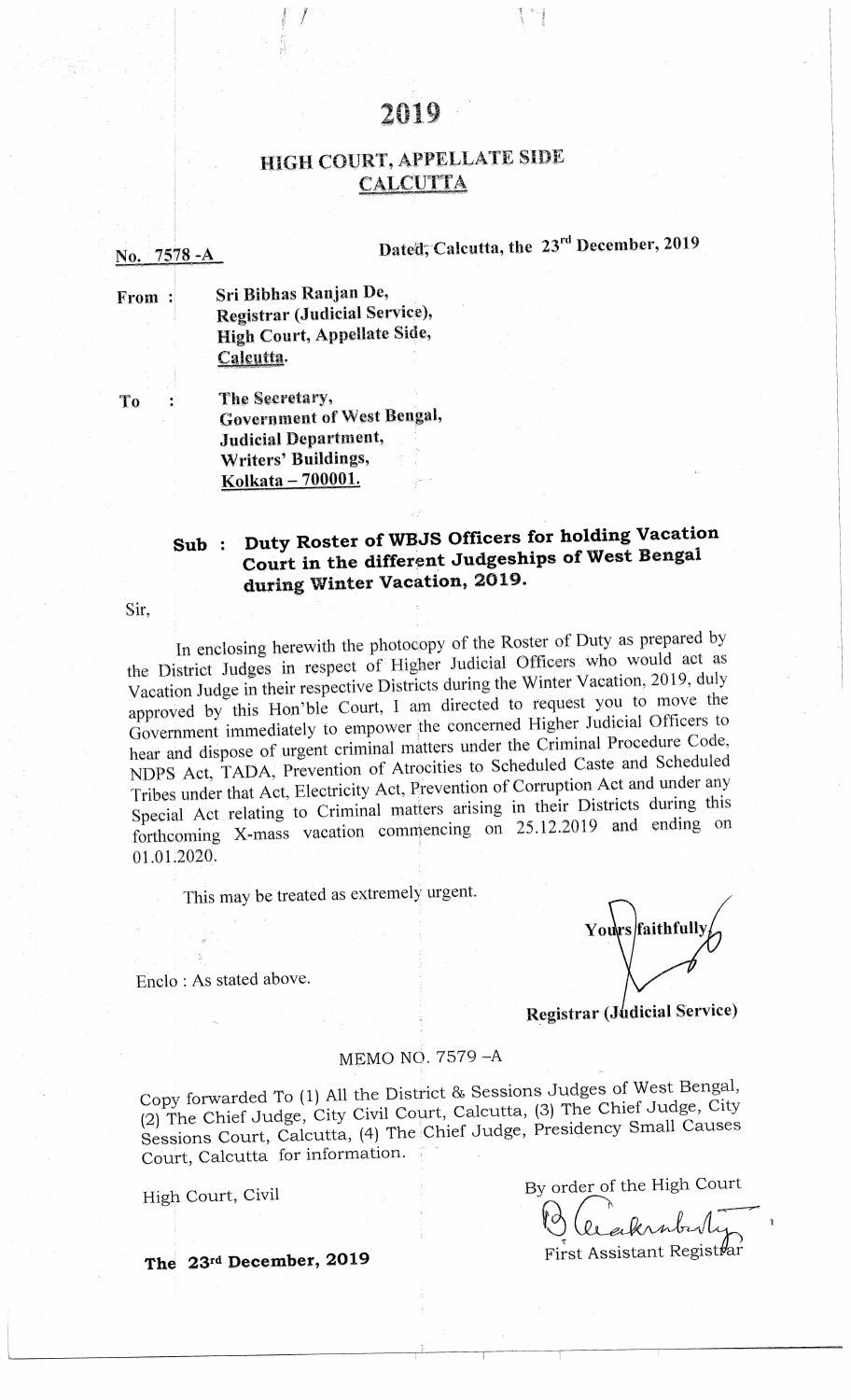### **Paschim Medinipur**

### **Name of the District Judge : Ananya Bandyopadhyay**

| ٠      |  |
|--------|--|
| $\sim$ |  |
|        |  |

| SI.<br>No. | Name of the Judicial Officers<br>booked for vacation Court                                         | <b>Stand by</b> | Period of<br>detention | Dates of holding<br>vacation courts<br>by the Officers |
|------------|----------------------------------------------------------------------------------------------------|-----------------|------------------------|--------------------------------------------------------|
| 1.         | Sri Dhananjay Kumar Singh<br>ADJ, 5 <sup>th</sup> Court, Paschim<br><b>Medinipur</b><br>9232368777 |                 |                        | 29.12.2019 to<br>31.12.2019                            |
| 2.         | Sri Subrata Chandra Polle<br>ADJ, Re-designated Court,<br><b>Paschim Medinipur</b><br>9830483160   |                 |                        | 26.12.2019 to<br>28.12.2019                            |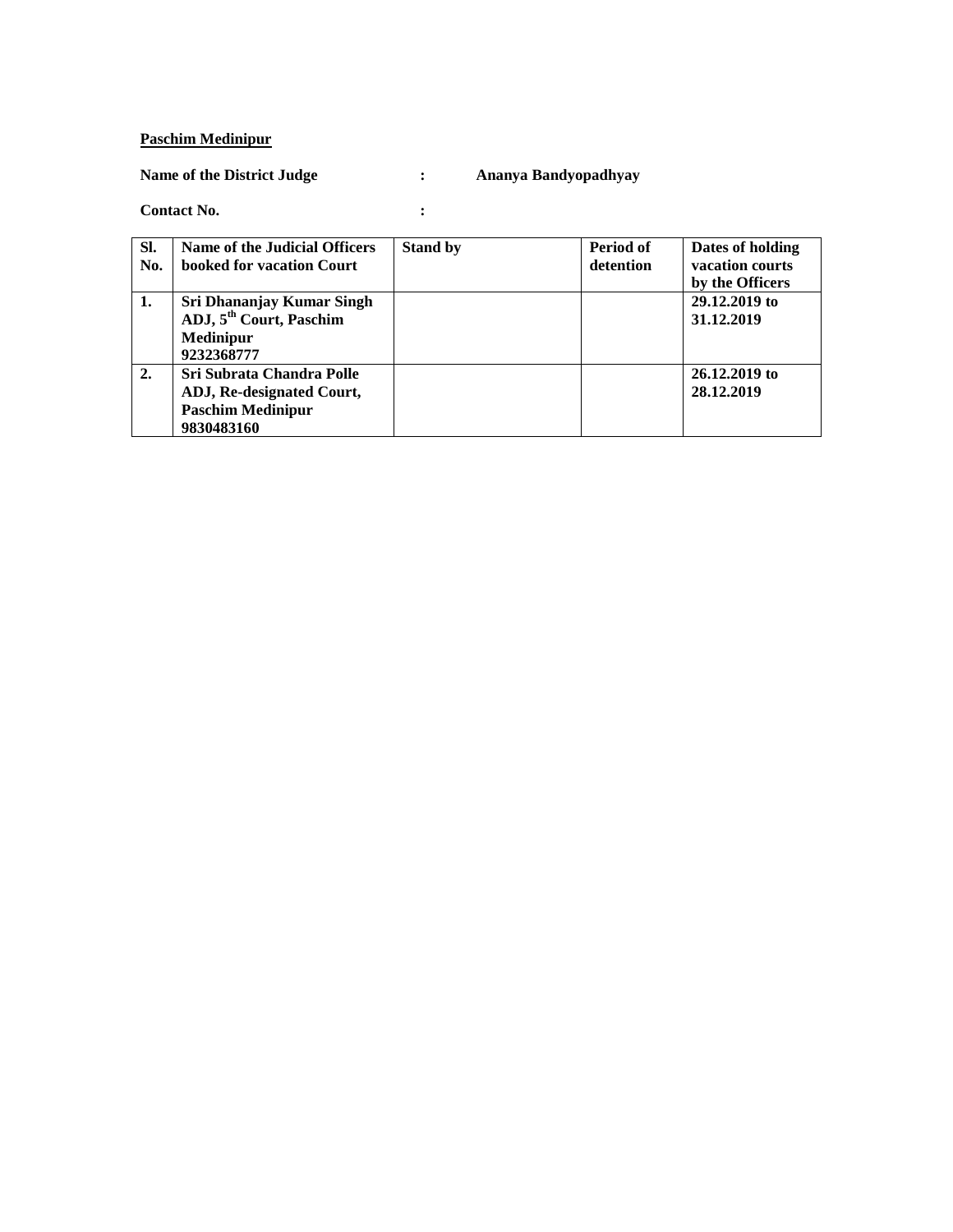## **Jhargram**

**Name of the District Judge-in-Charge : Ananya Bandyopadhyay**

| SI.<br>No. | Name of the Judicial Officers<br>booked for vacation Court | <b>Stand by</b> | Period of<br>detention | Dates of holding<br>vacation courts<br>by the Officers |
|------------|------------------------------------------------------------|-----------------|------------------------|--------------------------------------------------------|
|            | Mr. Nayyar Azam Khan,                                      |                 |                        | 26.12.2019 to                                          |
|            | ADJ, 1 <sup>st</sup> Court, Jhargram                       |                 |                        | 28.12.2019                                             |
| 2.         | Sri Ananda Kumar Tiwari                                    |                 |                        | 29.12.2019 to                                          |
|            | ADJ, 2 <sup>nd</sup> Court, Jhargram                       |                 |                        | 31.12.2019                                             |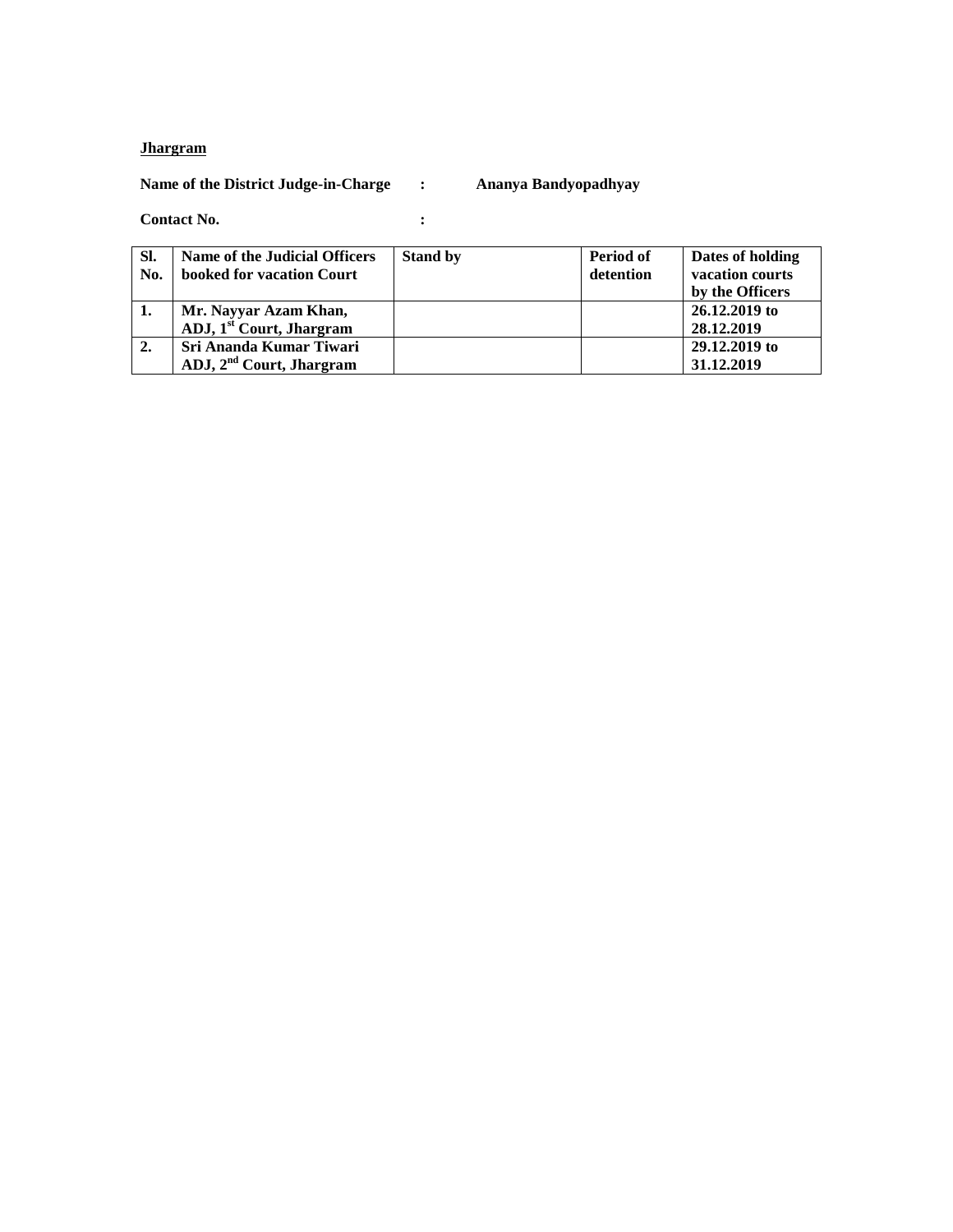### **Birbhum**

## **Name of the District Judge : Sri Ananda Kumar Mukherjee**

| SI.                   | <b>Name of the Judicial Officers</b> | <b>Stand by</b> | Period of  | Dates of holding |
|-----------------------|--------------------------------------|-----------------|------------|------------------|
| No.                   | booked for vacation Court            |                 | detention  | vacation courts  |
|                       |                                      |                 |            | by the Officers  |
| 1.                    | Sri Ananda Kumar                     |                 | 25.12.2019 |                  |
|                       | <b>Mukherjee</b>                     |                 |            |                  |
|                       | <b>District Judge, Birbhum</b>       |                 |            |                  |
| $\overline{2}$        | <b>Madhumita Roy</b>                 |                 | 29.12.2019 |                  |
|                       | ADJ, FTC, Suri, Birbhum              |                 |            |                  |
|                       | 9830803236                           |                 |            |                  |
| 3                     | <b>Sri Kallol Kumar Das</b>          |                 | 31.12.2019 |                  |
|                       | ADJ, Bolpur, Birbhum                 |                 |            |                  |
|                       | 9433569583                           |                 |            |                  |
| $\boldsymbol{\Delta}$ | Sri Diptendranath Mitra              |                 | 27.12.2019 |                  |
|                       | ADJ, 2 <sup>nd</sup> Court, Suri,    |                 |            |                  |
|                       | <b>Birbhum</b>                       |                 |            |                  |
|                       | 9433148024                           |                 |            |                  |
| 5                     | <b>Sri Anuruddha Maity</b>           |                 | 28.12.2019 |                  |
|                       | ADJ, FTC, Rampurhat,                 |                 |            |                  |
|                       | <b>Birbhum</b>                       |                 |            |                  |
|                       | 9933029132                           |                 |            |                  |
| 6                     | <b>Sri Mukul Kumar Kundu</b>         |                 | 26.12.2019 |                  |
|                       | ADJ, 3 <sup>rd</sup> Court, Suri,    |                 |            |                  |
|                       | <b>Birbhum</b>                       |                 |            |                  |
|                       | 9434205288                           |                 |            |                  |
| $\overline{7}$        | Molla Asgar Ali                      |                 | 30.12.2019 |                  |
|                       | ADJ, FTC, Dubrajpur,                 |                 |            |                  |
|                       | <b>Birbhum</b>                       |                 |            |                  |
|                       | 9434495833                           |                 |            |                  |
| 8                     | Sri Sudipta Bhattacharjee            |                 | 01.01.2020 |                  |
|                       | <b>ADJ, Rampurhat, Birbhum</b>       |                 |            |                  |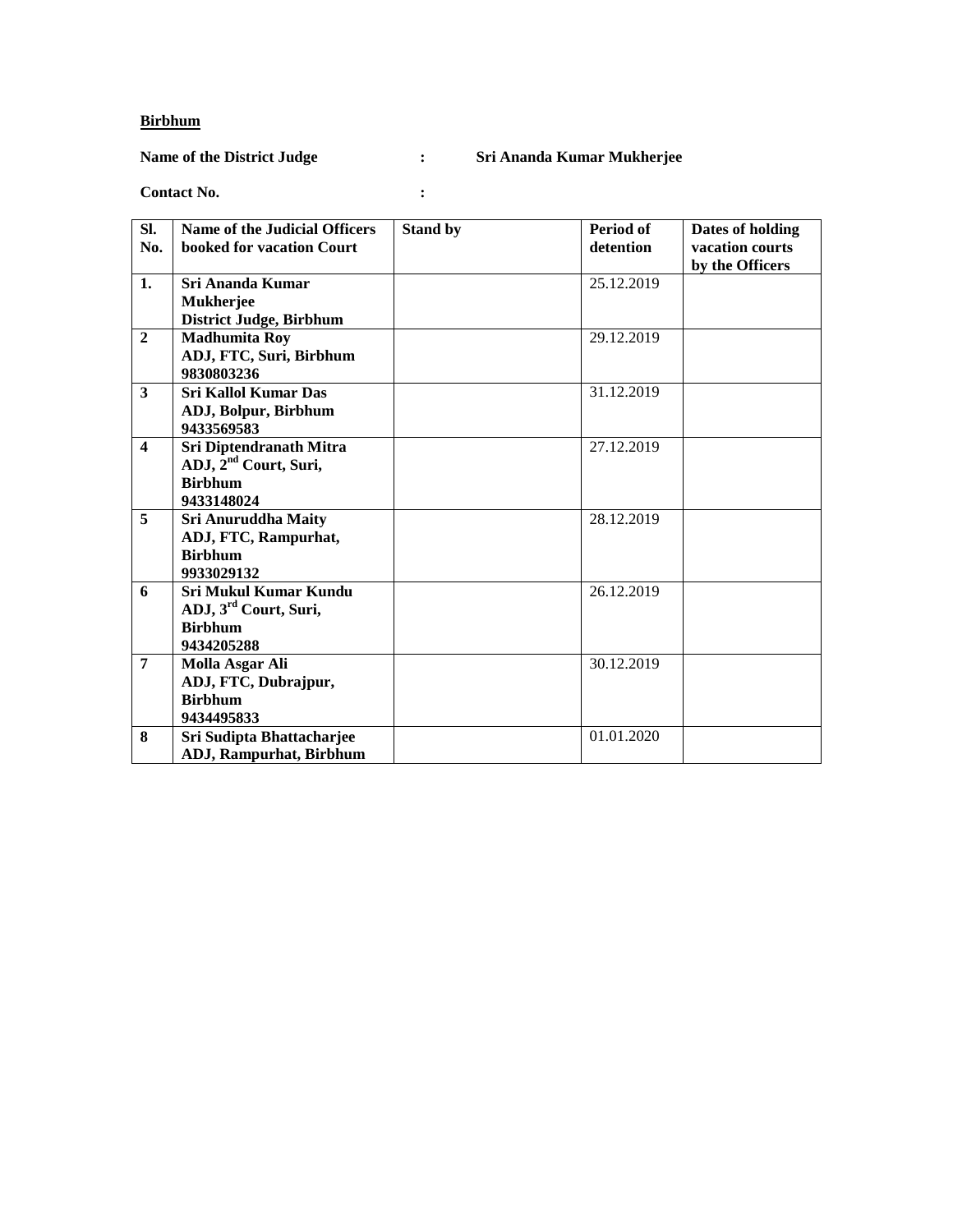### **Cooch Behar**

### **Name of the District Judge : Sri Sukumar Roy**

| SI.          | Name of the Judicial Officers           | <b>Stand by</b> | <b>Period of</b> | Dates of holding |
|--------------|-----------------------------------------|-----------------|------------------|------------------|
| No.          | booked for vacation Court               |                 | detention        | vacation courts  |
|              |                                         |                 |                  | by the Officers  |
| 1.           | Sri Sukumar Sutradhar                   |                 | 25.12.2019       |                  |
|              | ADJ, 3 <sup>rd</sup> Court, Cooch Behar |                 | tΩ               |                  |
|              |                                         |                 | 27.12.2019       |                  |
| 2.           | <b>Sri Nirvan Khesong</b>               |                 | 28.12.2019       |                  |
|              | ADJ, Mathabhanga                        |                 | to               |                  |
|              |                                         |                 | 29.12.2019       |                  |
| 3.           | <b>Sri Santanu Dutta</b>                |                 | 30.12.2019       |                  |
|              | <b>ADJ, Dinhata, Cooch Behar</b>        |                 | to               |                  |
|              |                                         |                 | 31.12.2019       |                  |
| $\mathbf{4}$ | <b>Sri Viswaroop Sett</b>               |                 | 01.01.2020       |                  |
|              | ADJ, Tufanganj                          |                 |                  |                  |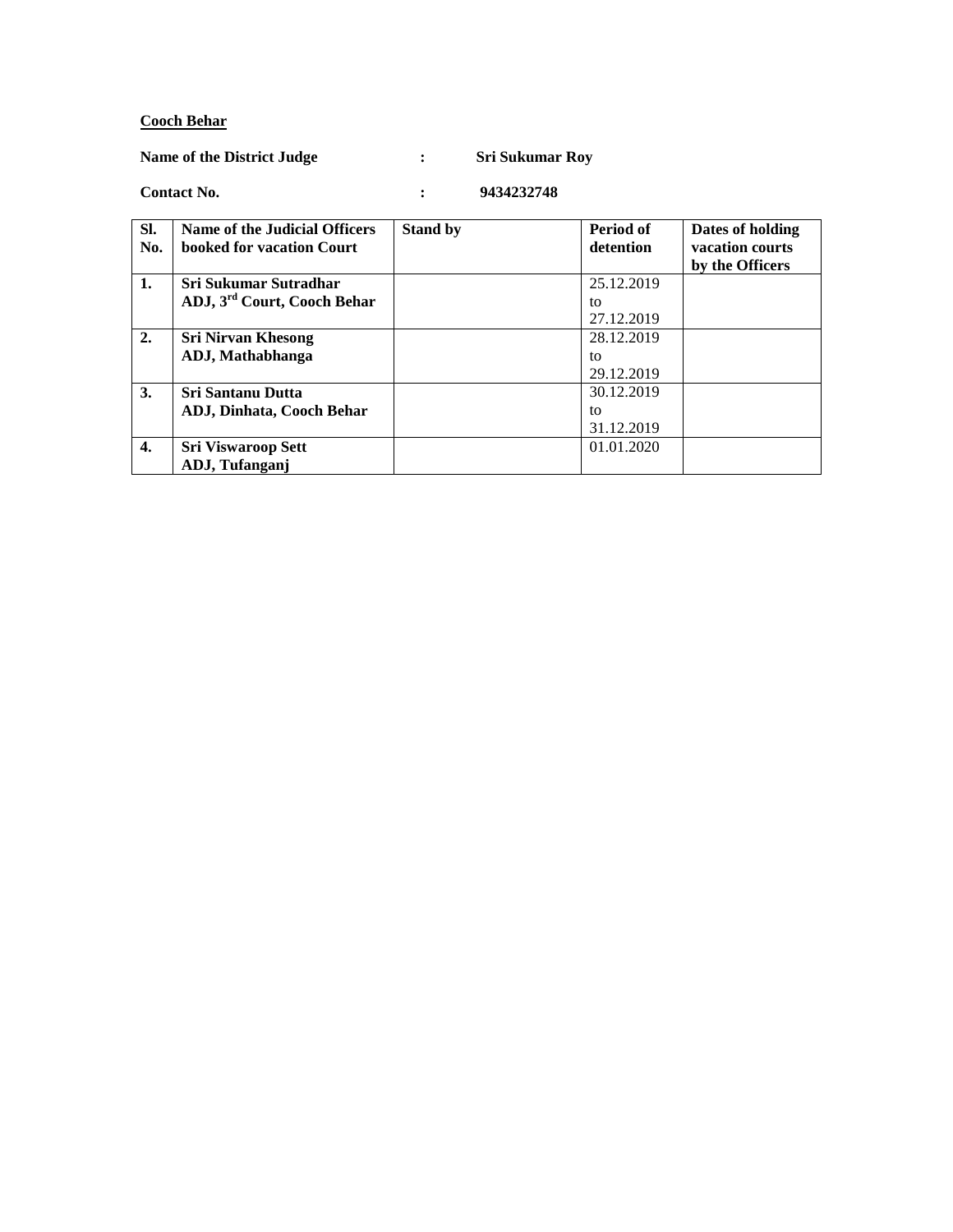## **Dakshin Dinajpur at Balurghat**

**Name of the District Judge : Sri Sukhendu Das**

| SI.<br>No.              | Name of the Judicial Officers<br>booked for vacation Court | <b>Stand by</b> | Period of<br>detention | Dates of holding<br>vacation courts |
|-------------------------|------------------------------------------------------------|-----------------|------------------------|-------------------------------------|
|                         |                                                            |                 |                        | by the Officers                     |
| 1.                      | Mrs. Suparna Roy                                           |                 | 26.12.2019             |                                     |
|                         | ADJ, 2 <sup>nd</sup> Court, Balurghat                      |                 |                        |                                     |
| 2.                      | Mr. Kishen Kumar Agarwal                                   |                 | 27.12.2019             |                                     |
|                         | ADJ, 3 <sup>rd</sup> Court, Balurghat                      |                 |                        |                                     |
| 3                       | Mr. Dulal Chandra Kar                                      |                 | 28.12.2019             |                                     |
|                         | ADJ, Spl. Court, Balurghat                                 |                 |                        |                                     |
| $\overline{\mathbf{4}}$ | Mrs. Ratna Roy (Biswas)                                    |                 | 30.12.2019             |                                     |
|                         | ADJ, FTC, Balurghat                                        |                 |                        |                                     |
| 5                       | Sk. Mohammad Reza, ADJ,                                    |                 | 31.12.2019             |                                     |
|                         | Gangarampur                                                |                 |                        |                                     |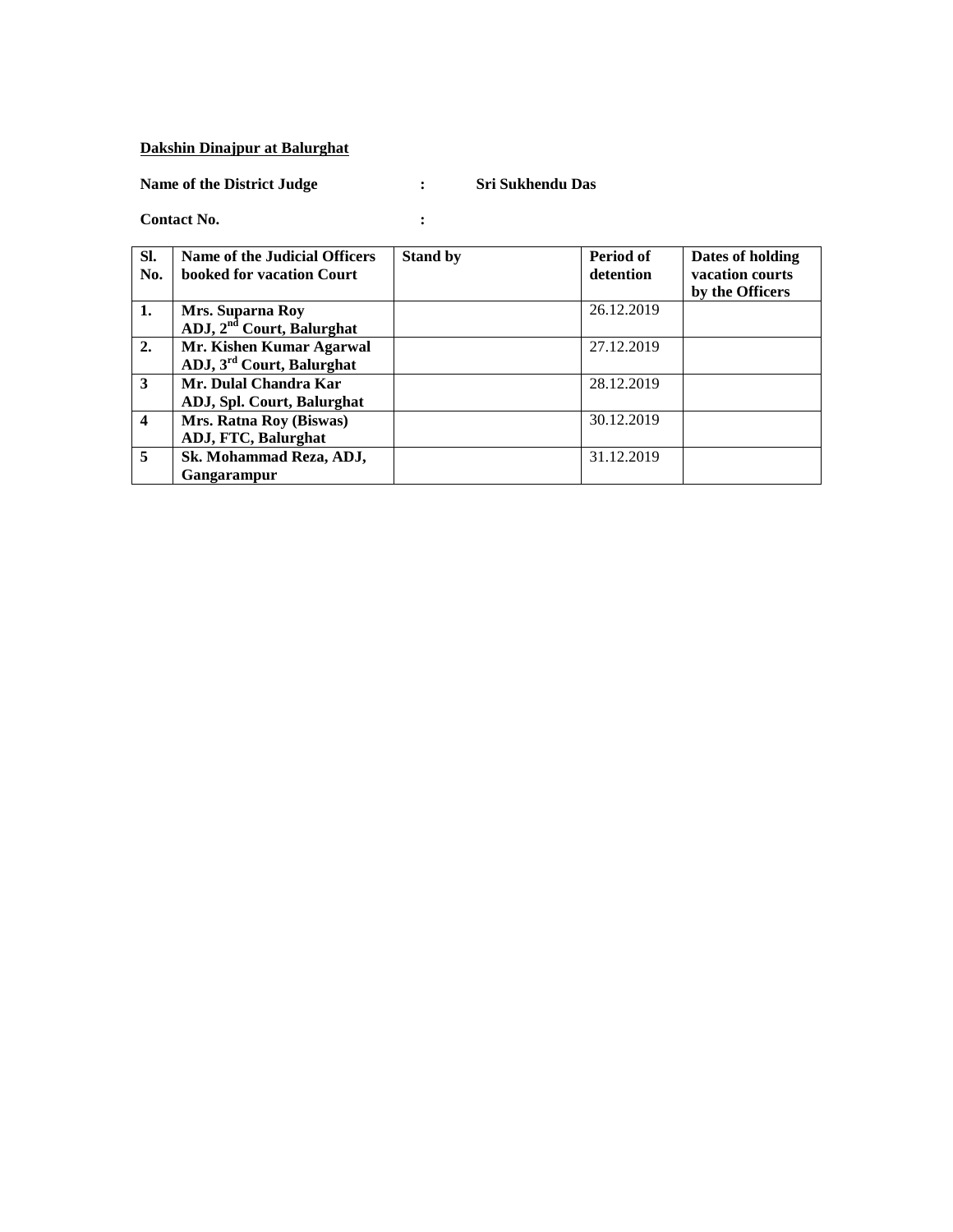## **District : Darjeeling**

### **Name of the District Judge : Sri Uttam Kumar Shaw**

| SI.<br>No.     | Name of the Judicial Officers<br>booked for vacation Court | <b>Stand by</b> | Period of<br>detention | Dates of holding<br>vacation courts<br>by the Officers |
|----------------|------------------------------------------------------------|-----------------|------------------------|--------------------------------------------------------|
| $\mathbf{1}$   | Sri Bibhas Chatterjee                                      |                 | 25.12.2019             | 31.12.2019                                             |
|                | ADJ, $3rd$ Court, Darjeeling                               |                 | to                     |                                                        |
|                | 9433228264                                                 |                 | 01.01.2020             |                                                        |
| 2              | Smt. Sudeshna De (Chatterjee)                              |                 | 18.01.2020             | 24.01.2020                                             |
|                | ADJ, 1 <sup>st</sup> Court, Darjeeling                     |                 | to                     |                                                        |
|                | 9434369159                                                 |                 | 26.01.2020             |                                                        |
| $\mathcal{F}$  | Sri Rana Dam                                               |                 | 02.01.2020             | 08.01.2020                                             |
|                | ADJ, Kurseong                                              |                 | to                     |                                                        |
|                |                                                            |                 | 09.01.2020             |                                                        |
| $\overline{4}$ | Smt. Rupanjana Chakraborti                                 |                 | 10.01.2020             | 16.01.2020                                             |
|                | ADJ, $2nd$ Court, Darjeeling                               |                 | to                     |                                                        |
|                |                                                            |                 | 17.01.2020             |                                                        |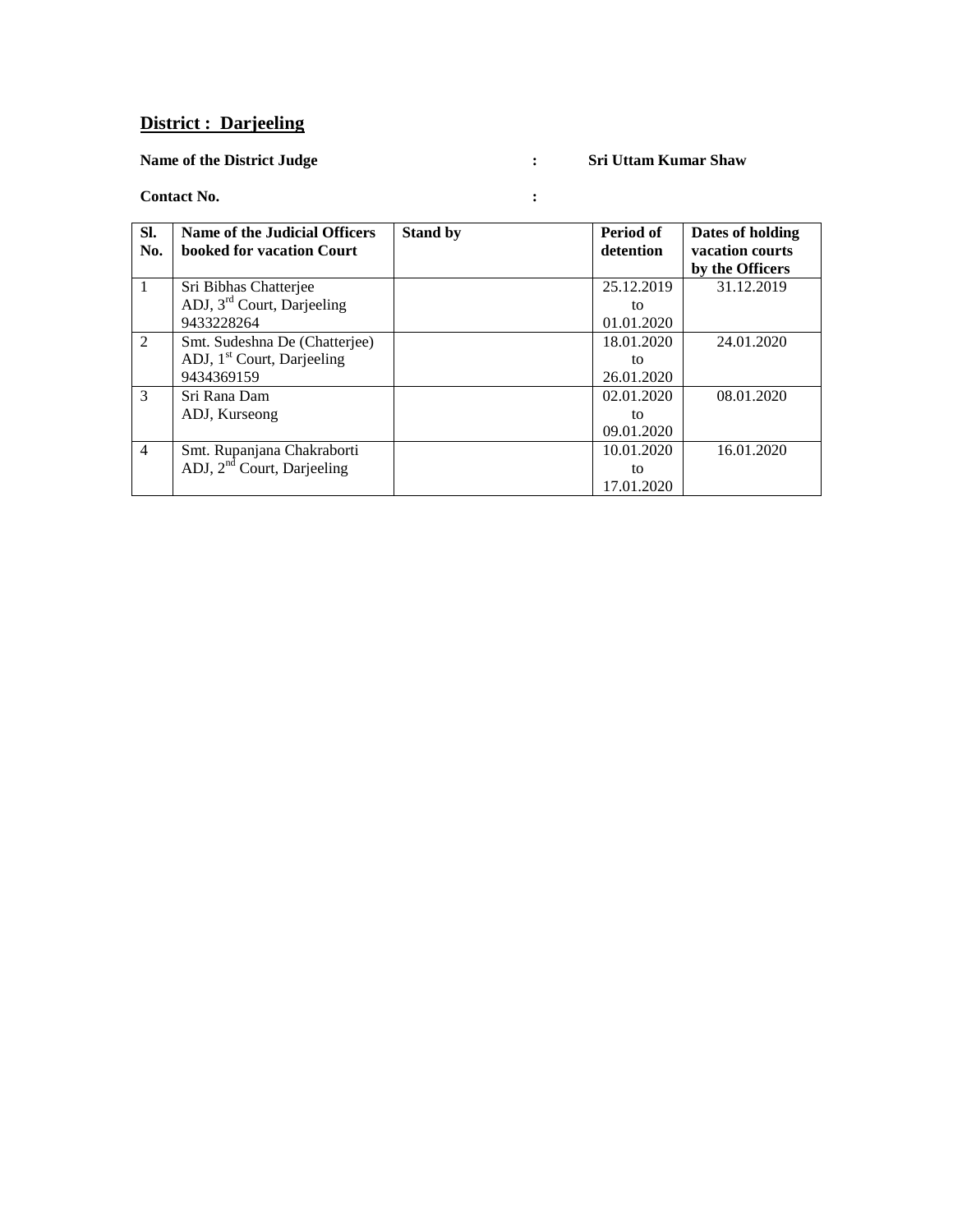#### **Murshidabad**

## **Name of the District Judge : Sri Partha Sarathi Chatterjee**

| SI.            | Name of the Judicial Officers          | <b>Stand by</b> | Period of   | Dates of holding |
|----------------|----------------------------------------|-----------------|-------------|------------------|
| No.            | booked for vacation Court              |                 | detention   | vacation courts  |
|                |                                        |                 |             | by the Officers  |
| $\mathbf{1}$ . | <b>Sri Saugata Chakraborty</b>         |                 | 25.12.2019  |                  |
|                | ADJ, 5 <sup>th</sup> Court, Berhampur, |                 | to          |                  |
|                | Murshidabad                            |                 | 26.12.2019  |                  |
|                | 9432893963                             |                 |             |                  |
| 2.             | Sri Anjan Kumar Sarkar                 |                 | 27.12.2019, |                  |
|                | ADJ, 1 <sup>st</sup> FTC, Berhampore,  |                 | 30.12.2019  |                  |
|                | Murshidabad                            |                 | and         |                  |
|                | 9475217460                             |                 | 31.12.2019  |                  |
| 3.             | Sri Arpan Kumar                        |                 | 28.12.2019, |                  |
|                | Chattopadhyay                          |                 | 29.12.2019  |                  |
|                | Judge, Special Court under             |                 | and         |                  |
|                | I.E. Act-cum-ADJ,                      |                 | 01.01.2020  |                  |
|                | Berhampore, Msd.                       |                 |             |                  |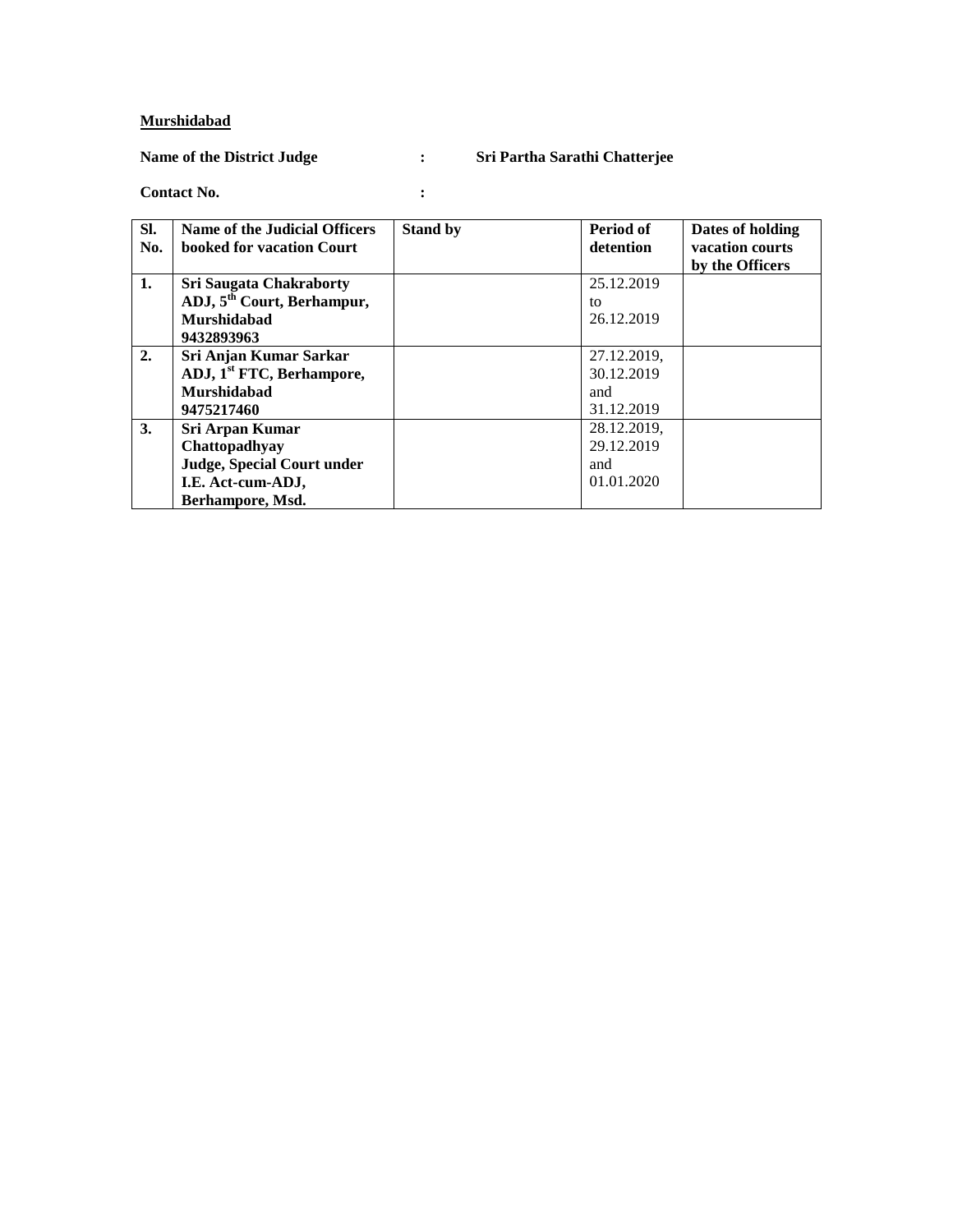### **Kalimpong**

## **Name of the District Judge : Sri Partha Sarathi Mukhopadhyay**

| SI.          | Name of the Judicial Officers    | <b>Stand by</b> | Period of  | Dates of holding |
|--------------|----------------------------------|-----------------|------------|------------------|
| No.          | booked for vacation Court        |                 | detention  | vacation courts  |
|              |                                  |                 |            | by the Officers  |
|              | Sri Mohd. Aqil Saifi             |                 | 19.01.2020 | 20.01.2020       |
|              | <b>ADJ, Kalimpong</b>            |                 | to         |                  |
|              |                                  |                 | 26.01.2020 |                  |
| $\mathbf{2}$ | <b>Sri Partha Sarathi</b>        |                 | 25.12.2019 | 16.01.2020       |
|              | <b>Mukhopadhyay</b>              |                 | to         |                  |
|              | <b>District Judge, Kalimpong</b> |                 | 18.01.2020 |                  |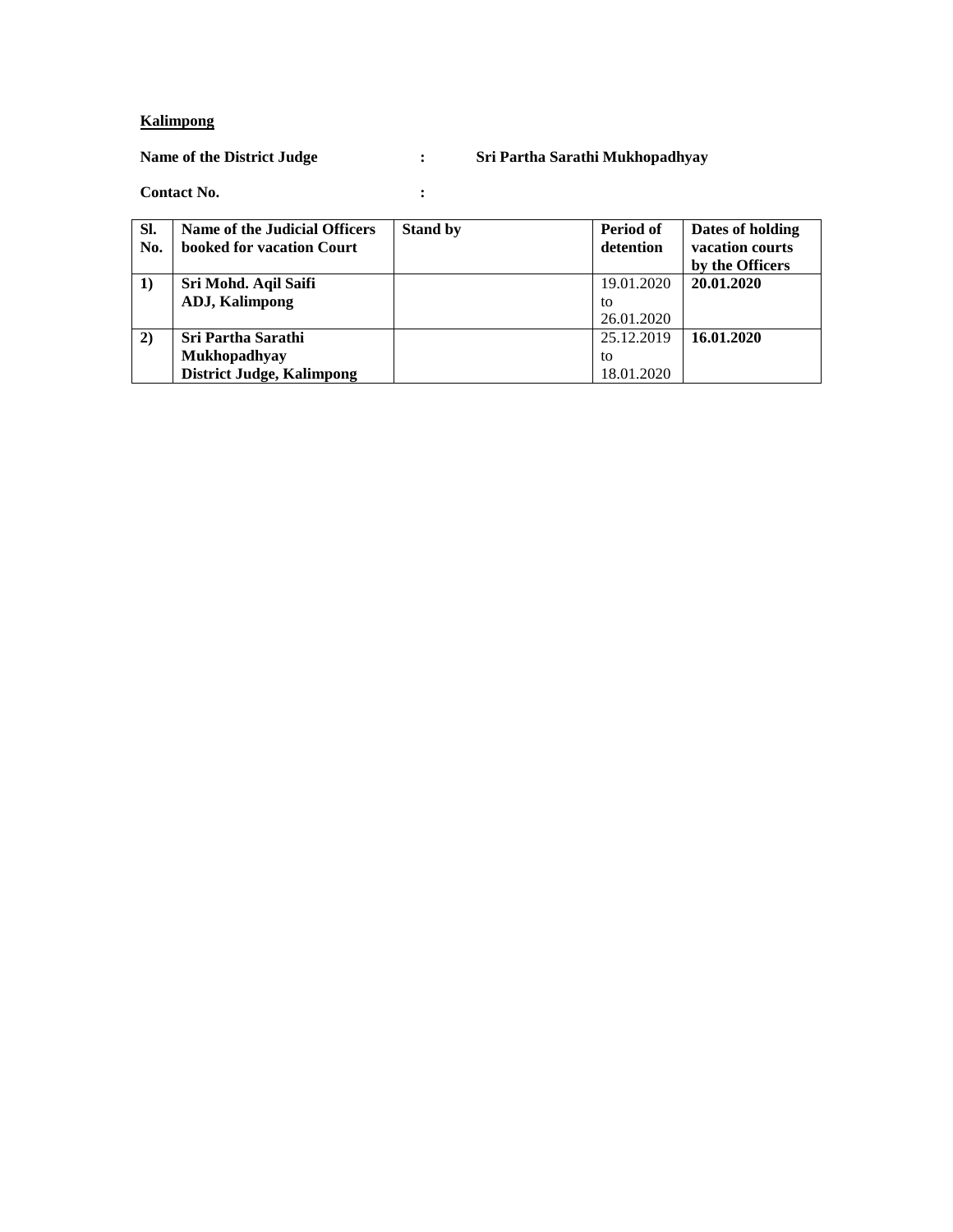#### **City Civil Court, Calcutta**

#### **Name of the Chief Judge : Sri Rabindranath Samanta**

#### **Contact No. :**

#### **Sl. No. Name of the Judicial Officers booked for vacation Court Stand by Period of detention Dates of holding vacation courts by the Officers 1. Mr. Chowdhury Hefazat Karim Judge, Bench-II 9433175055** Sri Arghya Deb Khan Judge, Bench –XII 9433308582 24.12.2019 to 31.1.2019 **30.12.2019**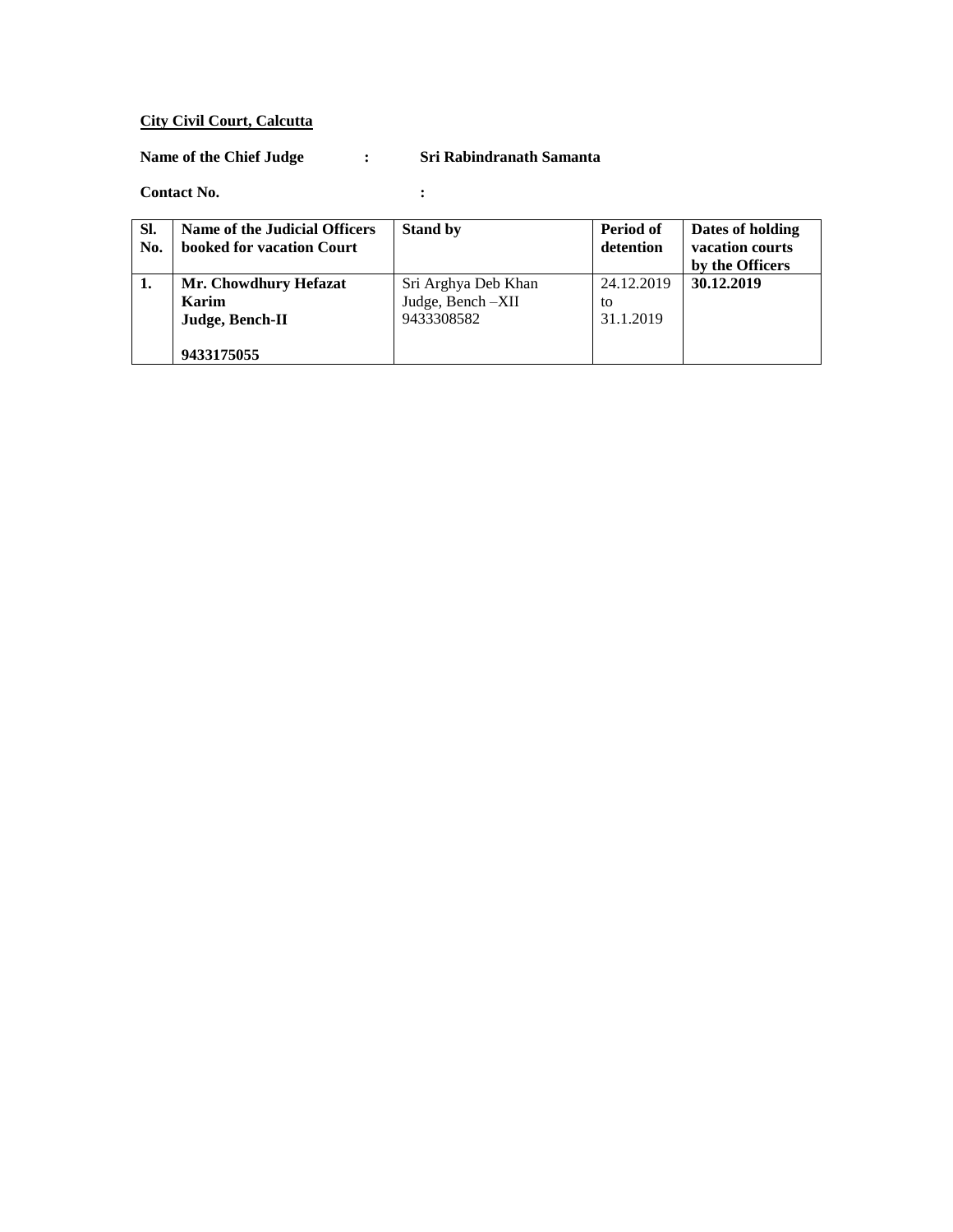#### **Purba Medinipur**

#### **Name of the District Judge : Sri Partha Sarathi Sen**

**Contact No. :** 

**Sl. No. Name of the Judicial Officers booked for vacation Court Stand by Period of detention Dates of holding vacation courts by the Officers 1 Mou Chatterjee ADJ, 3rd Court, Tamluk** 27.12.2019 to 28.12.2019 **2. Smita Gaurisari ADJ, 1st Court, Tamluk** 29.12.2019 to 30.12.2019 **3. Lokesh Pathak ADJ, 2nd Court, Tamluk** 01.12.2019, 08.12.2019, 14.12.2019, 15.12.2019 & 22.12.2019 **4. Sri Ashis Gupta ADJ, FTC, 1st Court, Tamluk** 31.12.2019 to 01.01.2020 **2 Sri Apurba Kumar Ghosh ADJ, FTC-2, Tamluk** 25.12.2019 to 26.12.2019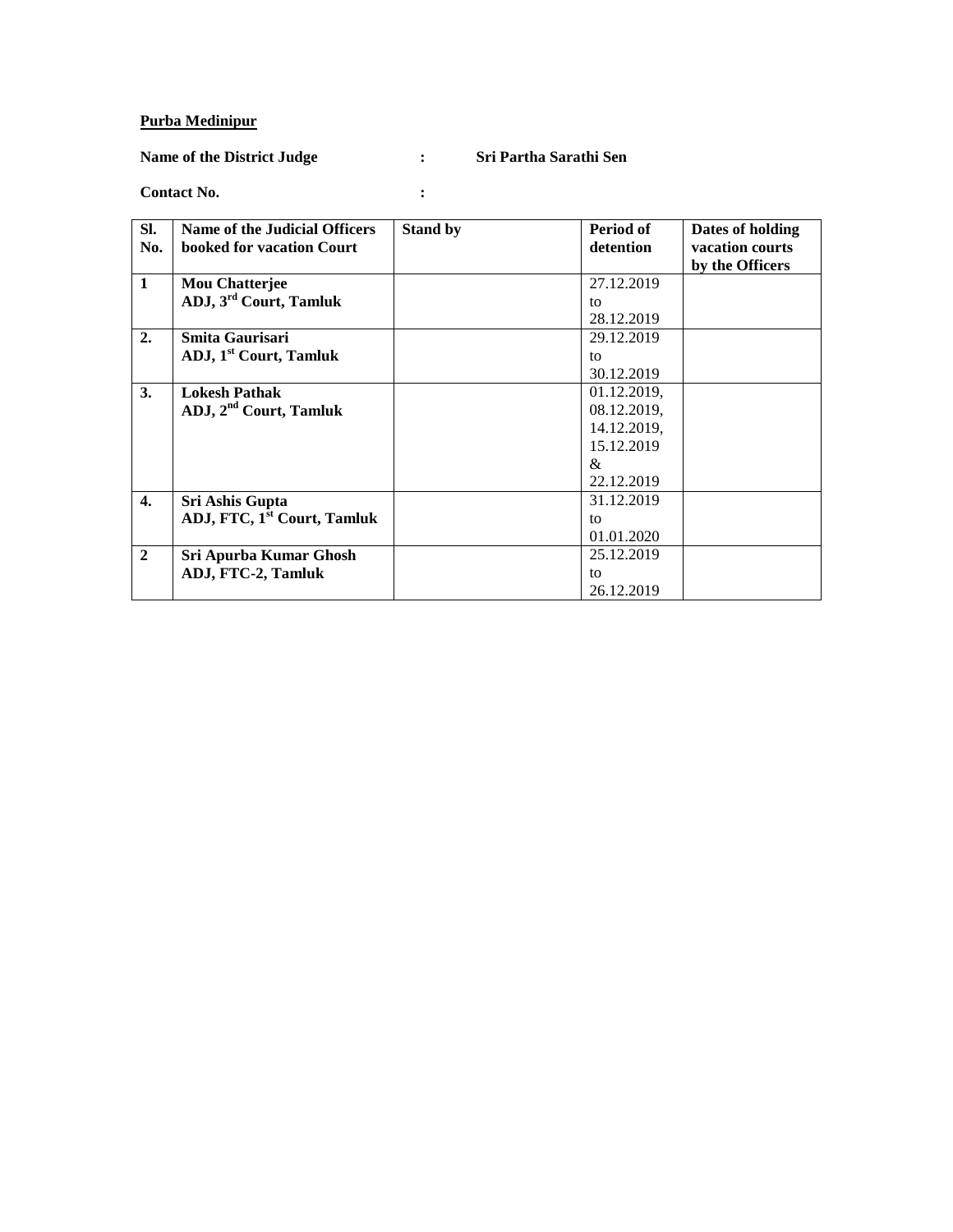#### **Purba Medinipur**

#### **Name of the District Judge : Sri Partha Sarathi Sen**

**Contact No. :** 

**Sl. No. Name of the Judicial Officers booked for vacation Court Stand by Period of detention Dates of holding vacation courts by the Officers 1 Mou Chatterjee ADJ, 3rd Court, Tamluk** 27.12.2019 to 28.12.2019 **2. Smita Gaurisari ADJ, 1st Court, Tamluk** 29.12.2019 to 30.12.2019 **3. Lokesh Pathak ADJ, 2nd Court, Tamluk** 01.12.2019, 08.12.2019, 14.12.2019, 15.12.2019 & 22.12.2019 **4. Sri Ashis Gupta ADJ, FTC, 1st Court, Tamluk** 31.12.2019 to 01.01.2020 **5 Sri Apurba Kumar Ghosh ADJ, FTC-2, Tamluk** 25.12.2019 to 26.12.2019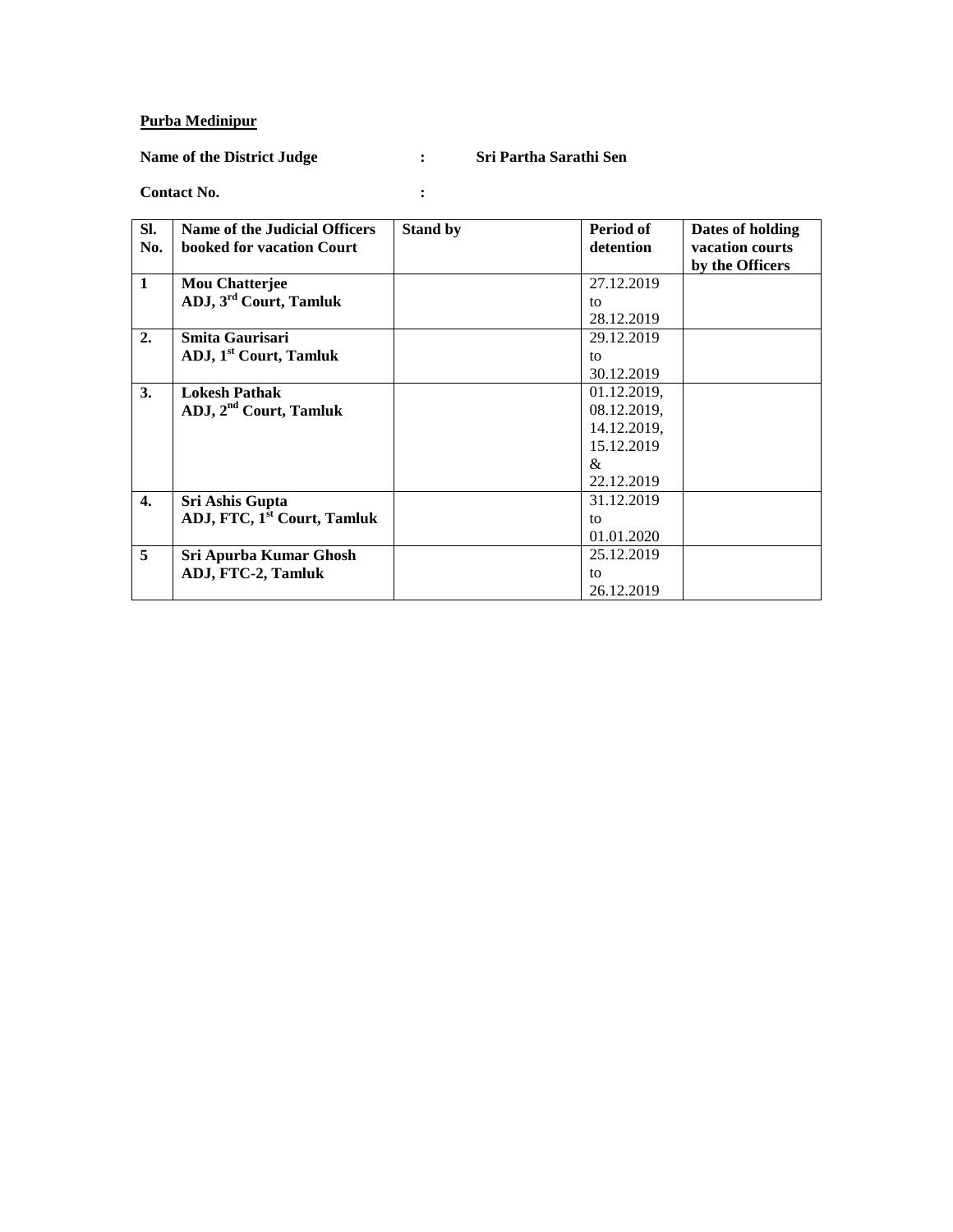### **North 24 Parganas at Barasat**

**Name of the District Judge :** 

| I |  |  |
|---|--|--|
|   |  |  |
|   |  |  |

| SI. | <b>Name of the Judicial Officers</b> | <b>Stand by</b> | Period of | Dates of holding |
|-----|--------------------------------------|-----------------|-----------|------------------|
| No. | booked for vacation Court            |                 | detention | vacation courts  |
|     |                                      |                 |           | by the Officers  |
| 1)  | <b>Sri Arun Kumar Nandy</b>          |                 |           | 26.12.2019       |
|     | ADJ, FTC-5, Barasat, 24 Pgs          |                 |           |                  |
|     | (N)                                  |                 |           |                  |
|     | 9433420660                           |                 |           |                  |
| 2)  | Smt. Srimayi Kundu                   |                 |           | 27.12.2019       |
|     | ADJ, FTC-1, Barasat, 24 Pgs          |                 |           |                  |
|     | (N)                                  |                 |           |                  |
|     | 8902496855                           |                 |           |                  |
|     | Smt. Archita Bandyopadhyay           |                 |           | 30.12.2019       |
| 3)  | ADJ, 5 <sup>th</sup> Court, Barasat, |                 |           |                  |
|     | 9433512600                           |                 |           |                  |
| 4)  | <b>Sri Bijoyesh Ghosal</b>           |                 |           | 31.12.2019       |
|     | ADJ, 1 <sup>st</sup> Court, Barasat  |                 |           |                  |
|     | 9830311507                           |                 |           |                  |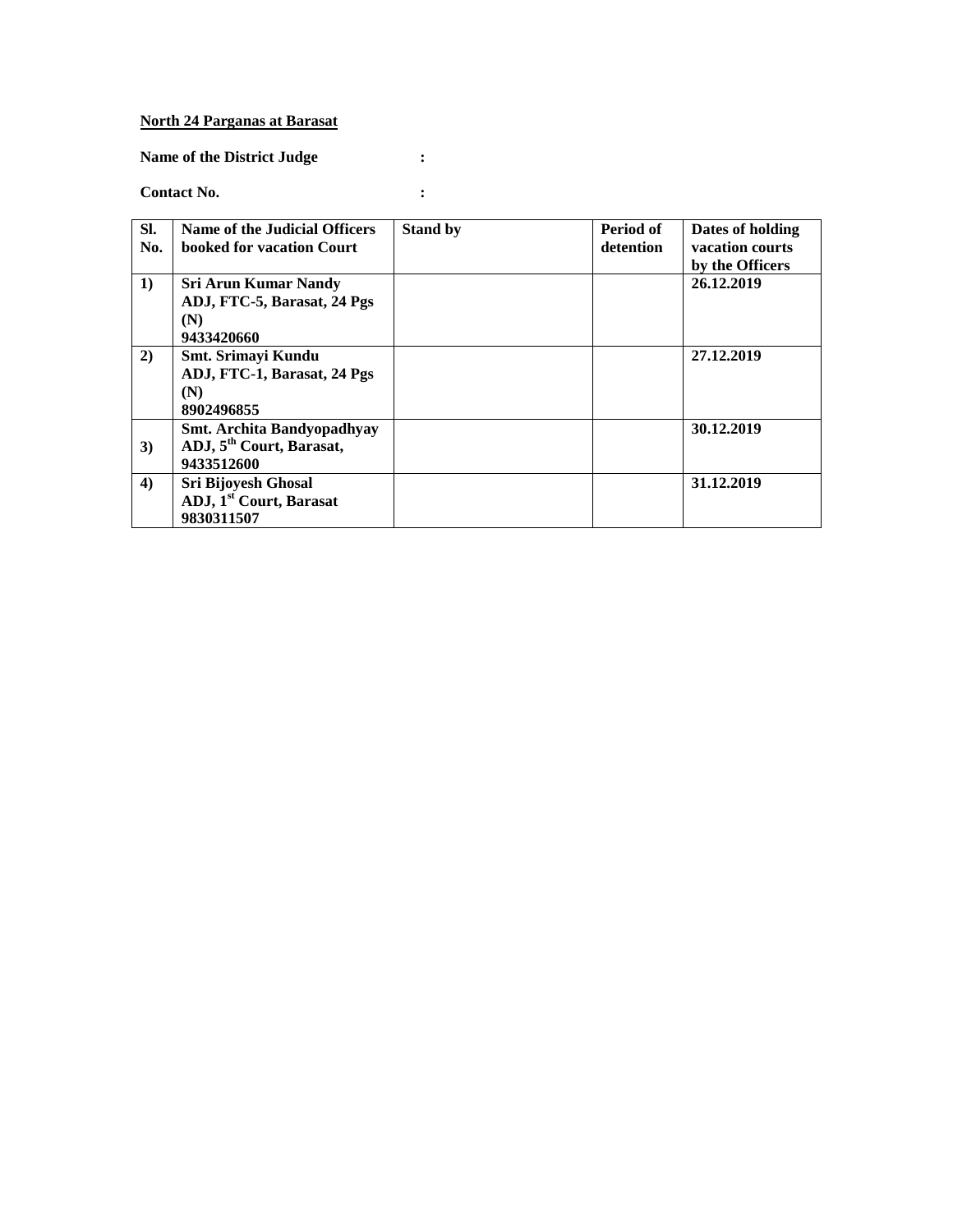### **South 24 Parganas at Alipore**

## **Name of the District Judge : Sri Ajay Kumar Gupta**

| SI. | Name of the Judicial Officers      | <b>Stand by</b>                | Period of | Dates of holding |
|-----|------------------------------------|--------------------------------|-----------|------------------|
| No. | booked for vacation Court          |                                | detention | vacation courts  |
|     |                                    |                                |           | by the Officers  |
|     | Sri Sujay Sengupta                 | Shaikh Kamal Uddin             |           | 30.12.2019       |
|     | ADJ, Judge, 4 <sup>th</sup> Court, | ADJ, $12^{th}$ Court, Alipore, |           |                  |
|     | <b>Alipore</b>                     | 9830264009                     |           |                  |
|     | 9674659096                         |                                |           |                  |
|     |                                    |                                |           |                  |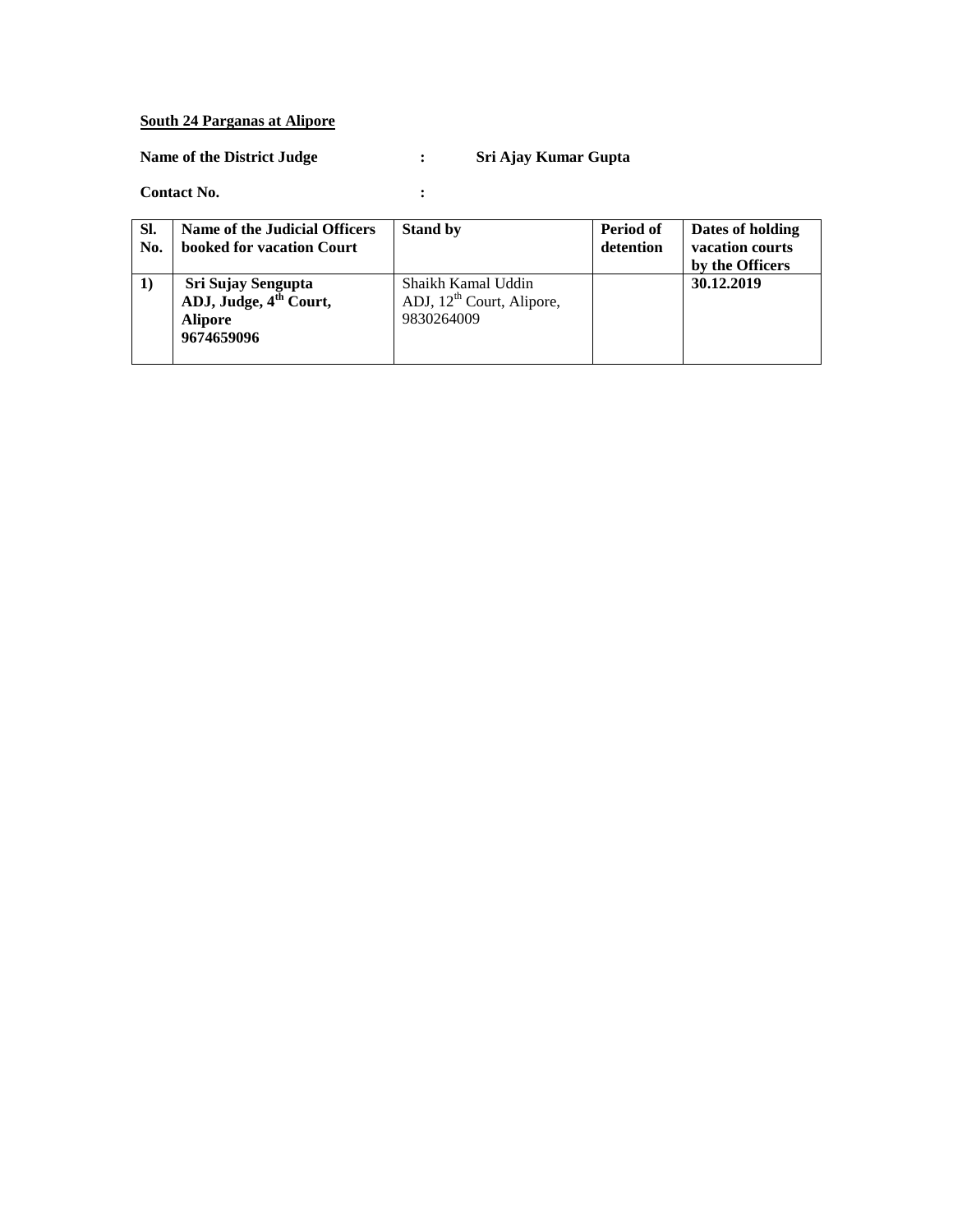### **Hooghly**

**Name of the District Judge :**

| SI.<br>No. | Name of the Judicial Officers<br>booked for vacation Court | <b>Stand by</b> | Period of<br>detention | Dates of holding<br>vacation courts<br>by the Officers |
|------------|------------------------------------------------------------|-----------------|------------------------|--------------------------------------------------------|
| -1.        | Sri Anupam Maiti                                           |                 |                        |                                                        |
|            | Judge, Special Court (E.C.                                 |                 |                        |                                                        |
|            | <b>Act)-cum-Additional District</b>                        |                 |                        |                                                        |
|            | & Sessions Judge, Hooghly                                  |                 |                        |                                                        |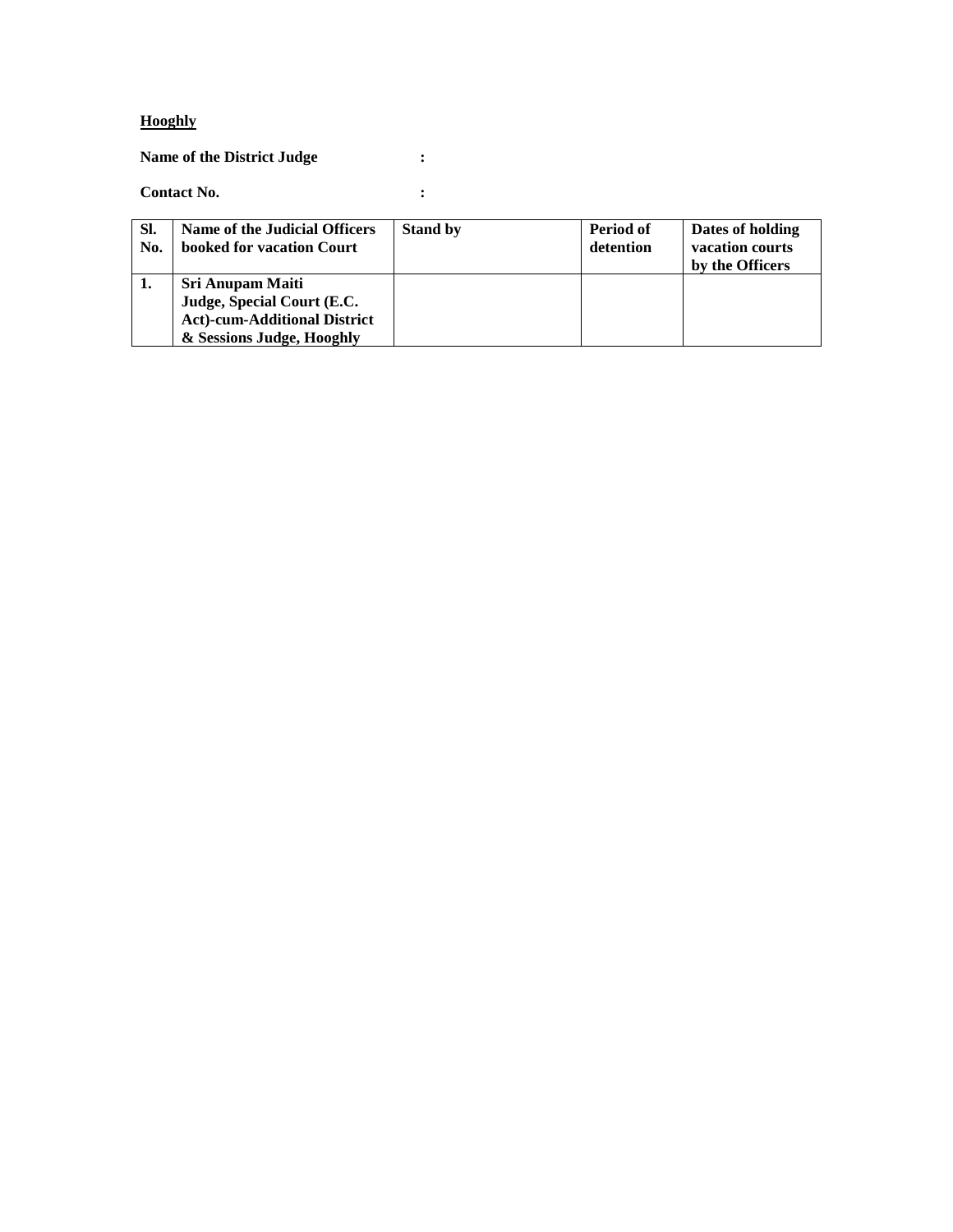#### **Purba Burdhaman**

## **Name of the District Judge : Ajeya Matilal**

| SI.<br>No. | Name of the Judicial Officers<br>booked for vacation Court                     | <b>Stand by</b> | Period of<br>detention            | Dates of holding<br>vacation courts<br>by the Officers |
|------------|--------------------------------------------------------------------------------|-----------------|-----------------------------------|--------------------------------------------------------|
| 1.         | Mr. Syed Neyazuddin Azad,<br>ADJ, 2 <sup>nd</sup> Court, Burdwan<br>9434232364 |                 | 25.12.2019                        |                                                        |
|            | Sri Pinaki Mitra<br>ADJ, FTC, Katwa<br>9433186317                              |                 | 26.12.2019<br>&<br>27.12.2019     |                                                        |
|            | <b>Sri Partha Pratim Dutta</b><br>ADJ, 4 <sup>th</sup> Burdwan<br>9748174472   |                 | 28.12.2019                        |                                                        |
|            | Sri Arjun Mukherjee, ADJ,<br><b>FTC-II, Burdwan</b><br>9874135279              |                 | 29.12.2019<br>$\&$<br>31.122.2019 |                                                        |
|            | <b>Sri Sandip Chowdhury</b><br>ADJ, 1 <sup>st</sup> Court, Katwa<br>9433174717 |                 | 30.12.2019                        |                                                        |
|            | <b>Sri Deepto Ghosh</b><br>ADJ, FTC, 1 <sup>st</sup> Burdwan<br>9903882392     |                 | 01.01.2020                        |                                                        |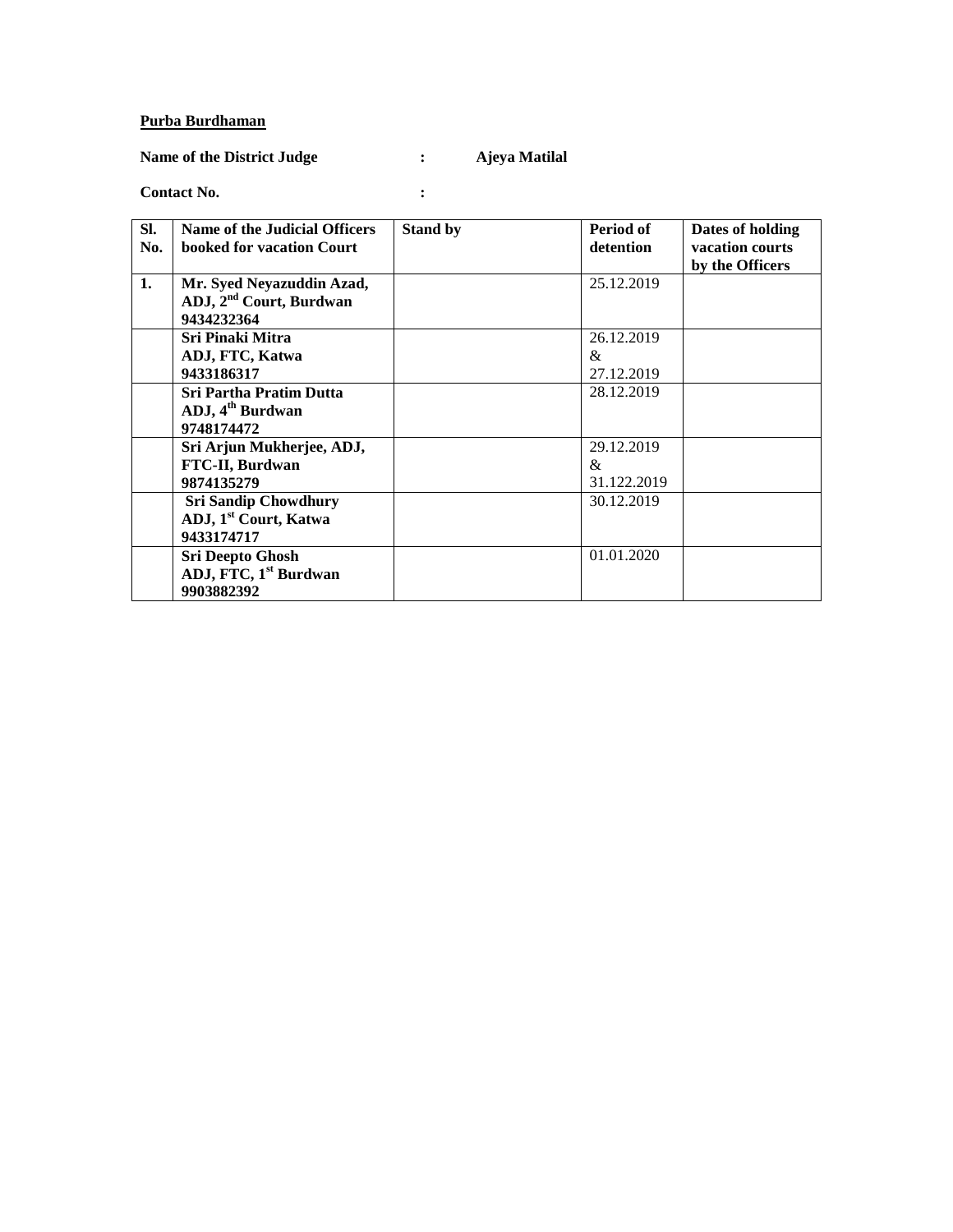### **Purulia**

## **Name of the District Judge : Sri Har Gobind Singh**

| SI.<br>No. | Name of the Judicial Officers<br>booked for vacation Court | <b>Stand by</b> | Period of<br>detention | Dates of holding<br>vacation courts<br>by the Officers |
|------------|------------------------------------------------------------|-----------------|------------------------|--------------------------------------------------------|
|            | <b>Sri Devkumar Sukul</b>                                  |                 | 25.12.2019             |                                                        |
|            | ADJ, Purulia                                               |                 | and                    |                                                        |
|            |                                                            |                 | 26.12.2019             |                                                        |
| 2.         | Sri Pijush Ghosh                                           |                 | 27.12.2019             |                                                        |
|            | ADJ, FTC-2, Purulia                                        |                 | to                     |                                                        |
|            |                                                            |                 | 01.01.2020             |                                                        |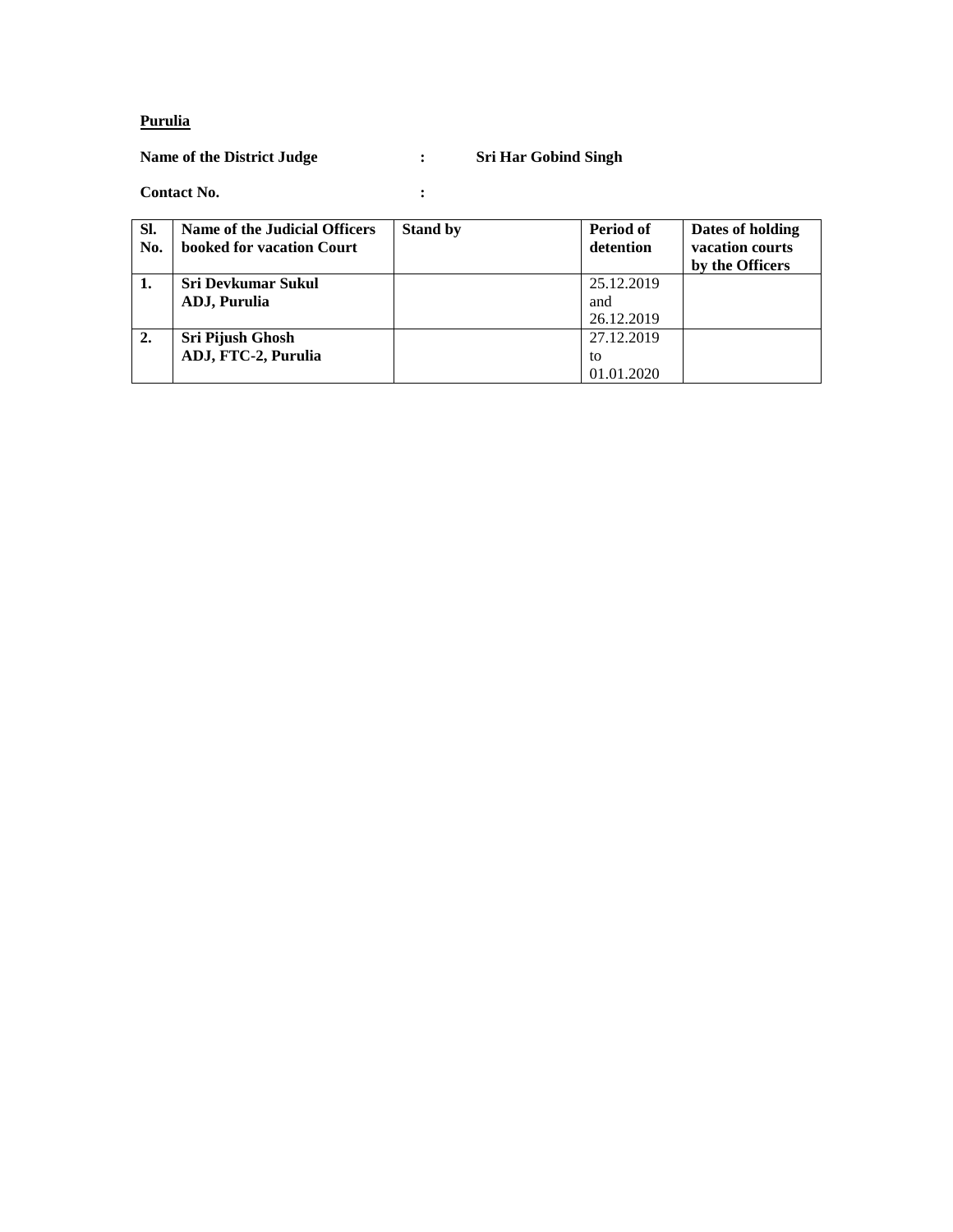#### **Nadia**

#### **Name of the District Judge : Sri S. Samanta**

#### **Contact No. :**

#### **Sl. No. Name of the Judicial Officers booked for vacation Court Stand by Period of detention Dates of holding vacation courts by the Officers 1. Sri Umesh Singh ADJ, Kalyani, Nadia 9830185232** 26.12.2019 & 27.12.2019 **2. Sri Tikendra Narayan Pradhan ADJ, FTC-I, Krishnagar, Nadia 9434186933** 28.12.2019 & 29.12.2019 **3. Sri Subhradip Mitra ADJ, Ranaghat, Nadia 9433517694** 30.12.2019 **4. Sri Indiwar Tripathi ADJ, FTC, Ranaghat, Nadia 9064554605** 31.12.2019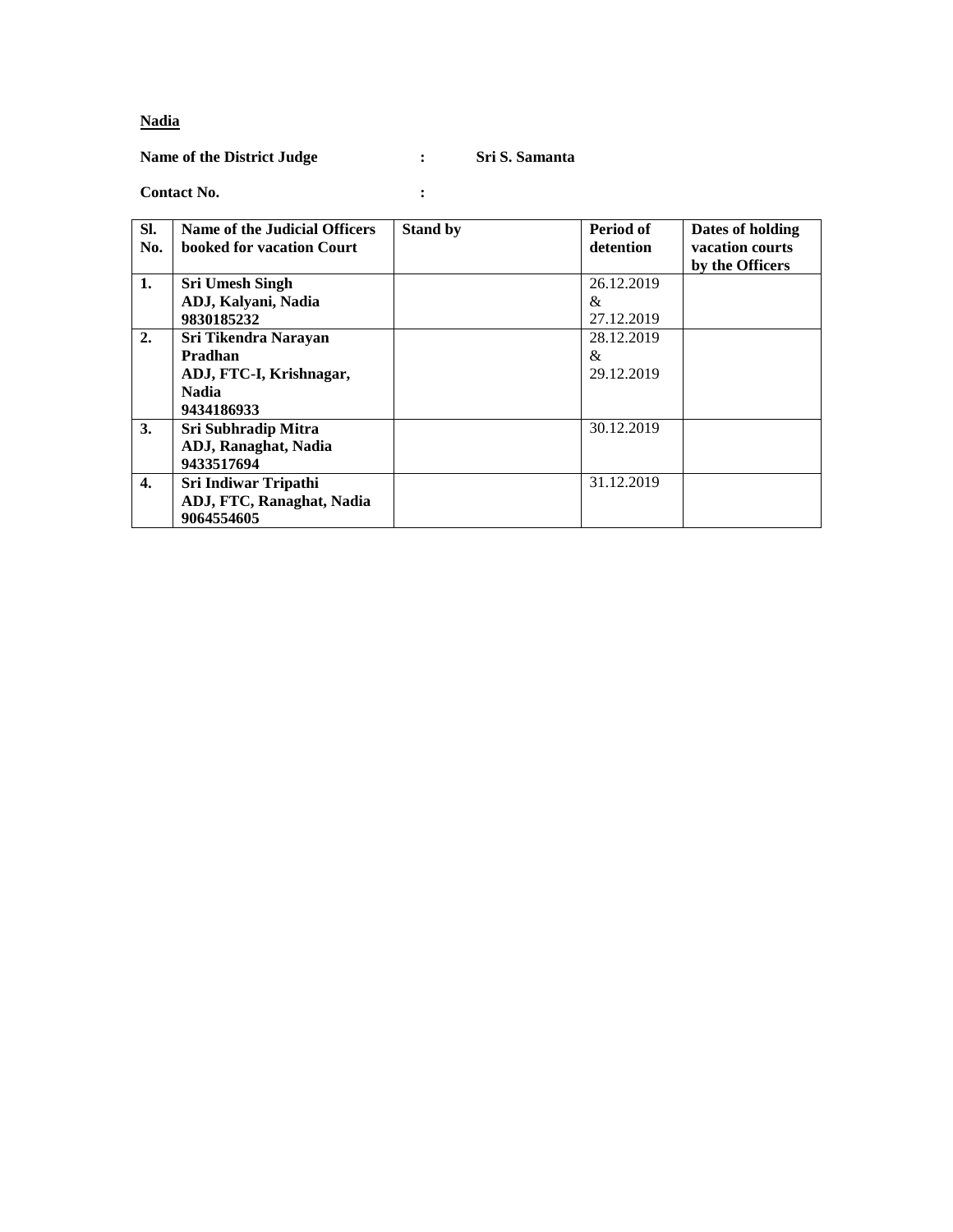## **City Sessions Court, Calcutta**

# **Name of the Chief Judge : Sri Prasenjit Biswas**

| SI.<br>No. | Name of the Judicial Officers<br>booked for vacation Court | <b>Stand by</b> | Period of<br>detention | Dates of holding<br>vacation courts<br>by the Officers |
|------------|------------------------------------------------------------|-----------------|------------------------|--------------------------------------------------------|
| 1.         | <b>Sri Guru Das Biswas</b>                                 |                 | 24.12.2019,            |                                                        |
|            | <b>ADJ, FTC-1, City Sessions</b>                           |                 | 26.12.2019,            |                                                        |
|            | Court, Calcutta                                            |                 | 27.12.2019             |                                                        |
|            |                                                            |                 | and                    |                                                        |
|            | 9474329950                                                 |                 | 30.12.2019             |                                                        |
|            |                                                            |                 | to                     |                                                        |
|            |                                                            |                 | 31.12.2019             |                                                        |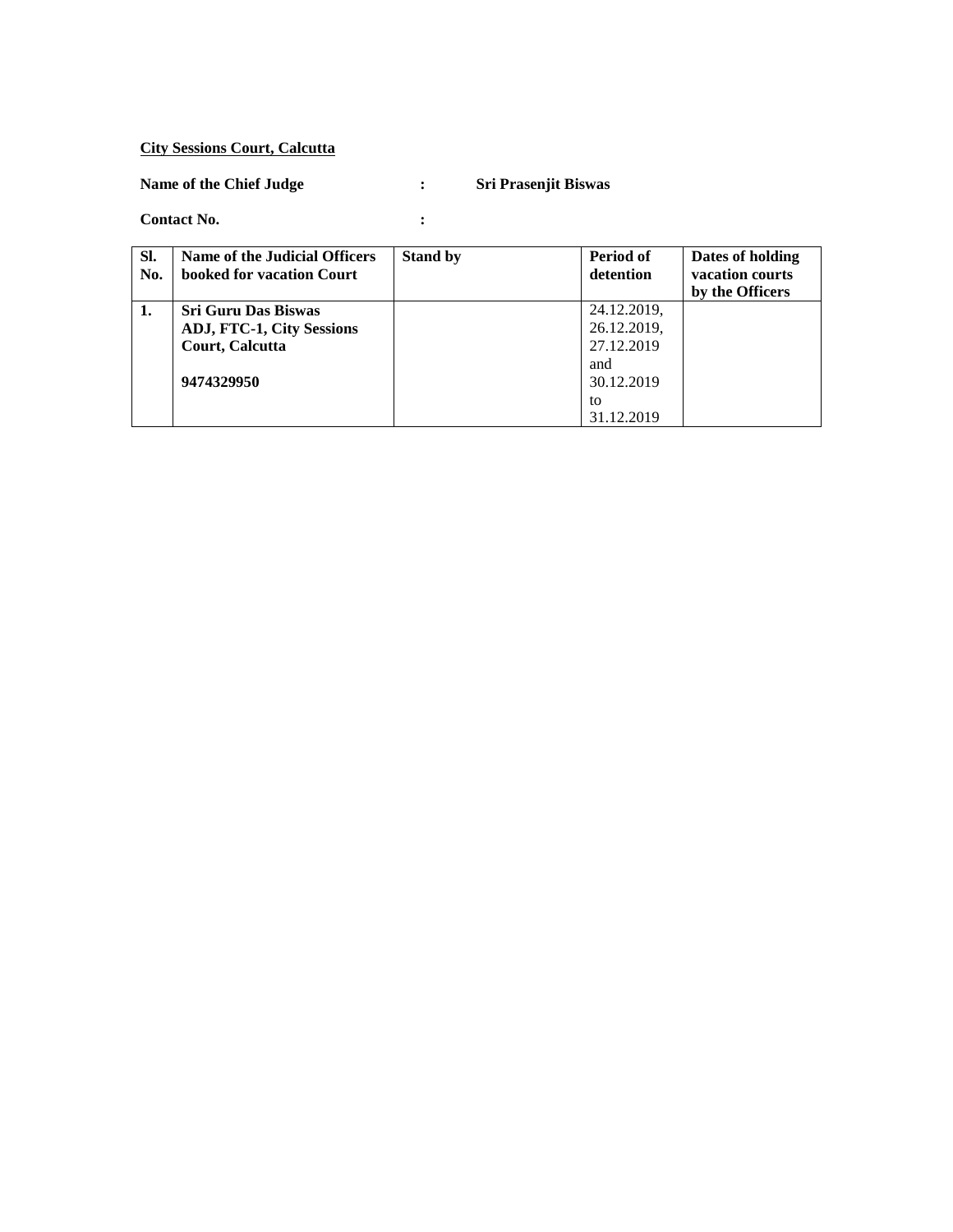### **Howrah**

### **Name of the District Judge : Smt. Shampa Dutt (Paul)**

| SI.<br>No. | Name of the Judicial Officers<br>booked for vacation Court | <b>Stand by</b>                                         | Period of<br>detention | Dates of holding<br>vacation courts<br>by the Officers |
|------------|------------------------------------------------------------|---------------------------------------------------------|------------------------|--------------------------------------------------------|
| 1.         | Smt. Sarbani Mallik                                        | Smt. Anita Mathur<br>ADJ, 5 <sup>th</sup> Court, Howrah | 26.12.2019             |                                                        |
|            | Chattopadhyay                                              |                                                         |                        |                                                        |
|            | ADJ, 1 <sup>st</sup> Court, Howrah                         | Sri Mihir Kumar Mondal                                  | 27.12.2019             |                                                        |
|            |                                                            | ADJ, 4 <sup>th</sup> Court, Howrah                      |                        |                                                        |
|            |                                                            | Sri Amit Chattopadhya,                                  | 30.12.2019             |                                                        |
|            |                                                            | ADJ, 3 <sup>rd</sup> Court, Howrah                      |                        |                                                        |
|            |                                                            | Sri Sanjib Dey ADJ, 2 <sup>nd</sup>                     | 31.12.2019             |                                                        |
|            |                                                            | Court, Howrah                                           |                        |                                                        |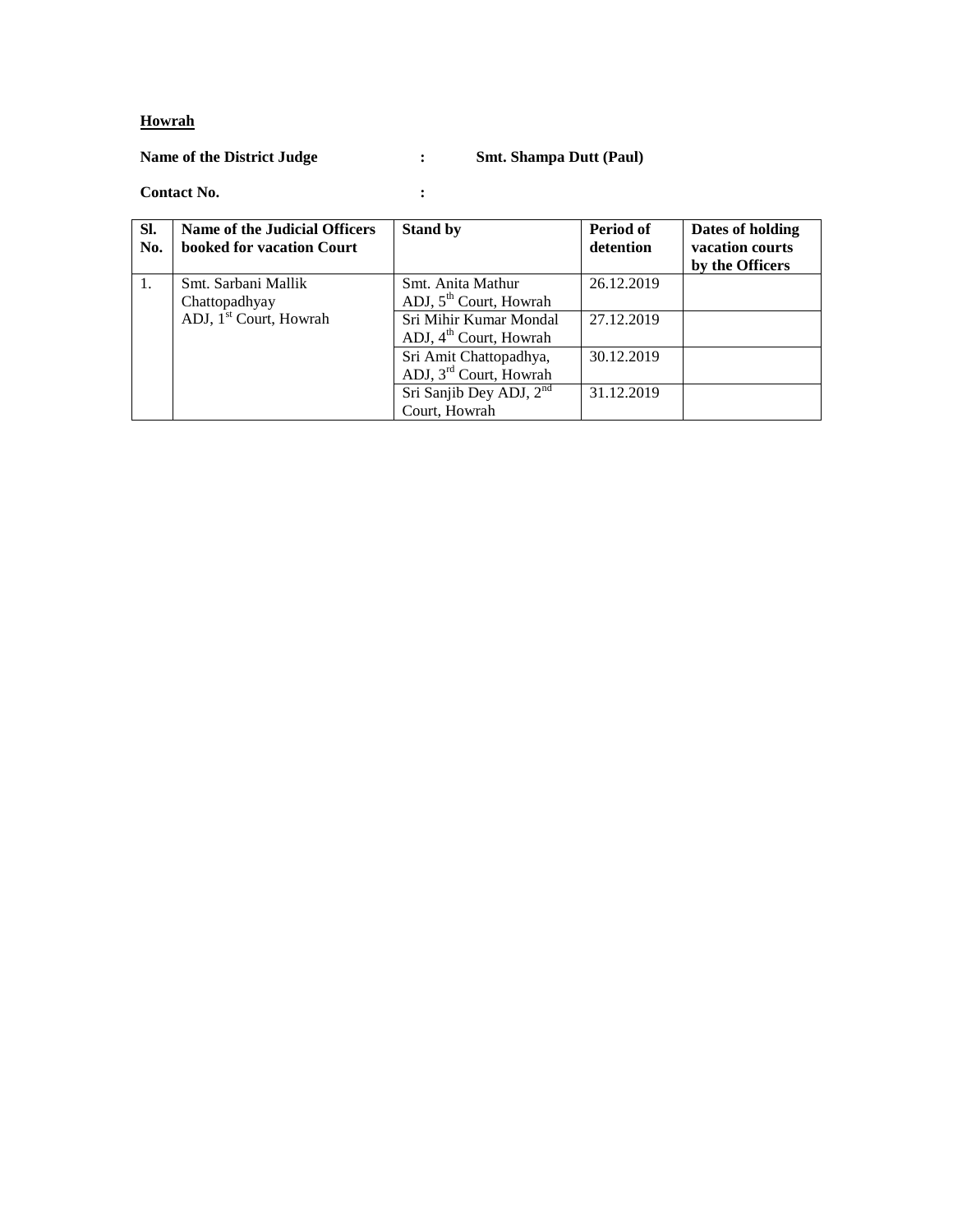## **Jalpaiguri**

## **Name of the District Judge : Sri Sugato Majumdar**

| SI.<br>No. | Name of the Judicial Officers<br>booked for vacation Court | <b>Stand by</b> | Period of<br>detention | Dates of holding<br>vacation courts<br>by the Officers |
|------------|------------------------------------------------------------|-----------------|------------------------|--------------------------------------------------------|
| ı.         | Sri Sugato Majumdar                                        |                 | 30.12.2019             |                                                        |
|            | District Jude,                                             |                 |                        |                                                        |
| 2.         | <b>Yasmin Ahmad</b>                                        |                 | 30.12.2019             |                                                        |
|            | ADJ, 4 <sup>th</sup> Court, Jalpaiguri                     |                 |                        |                                                        |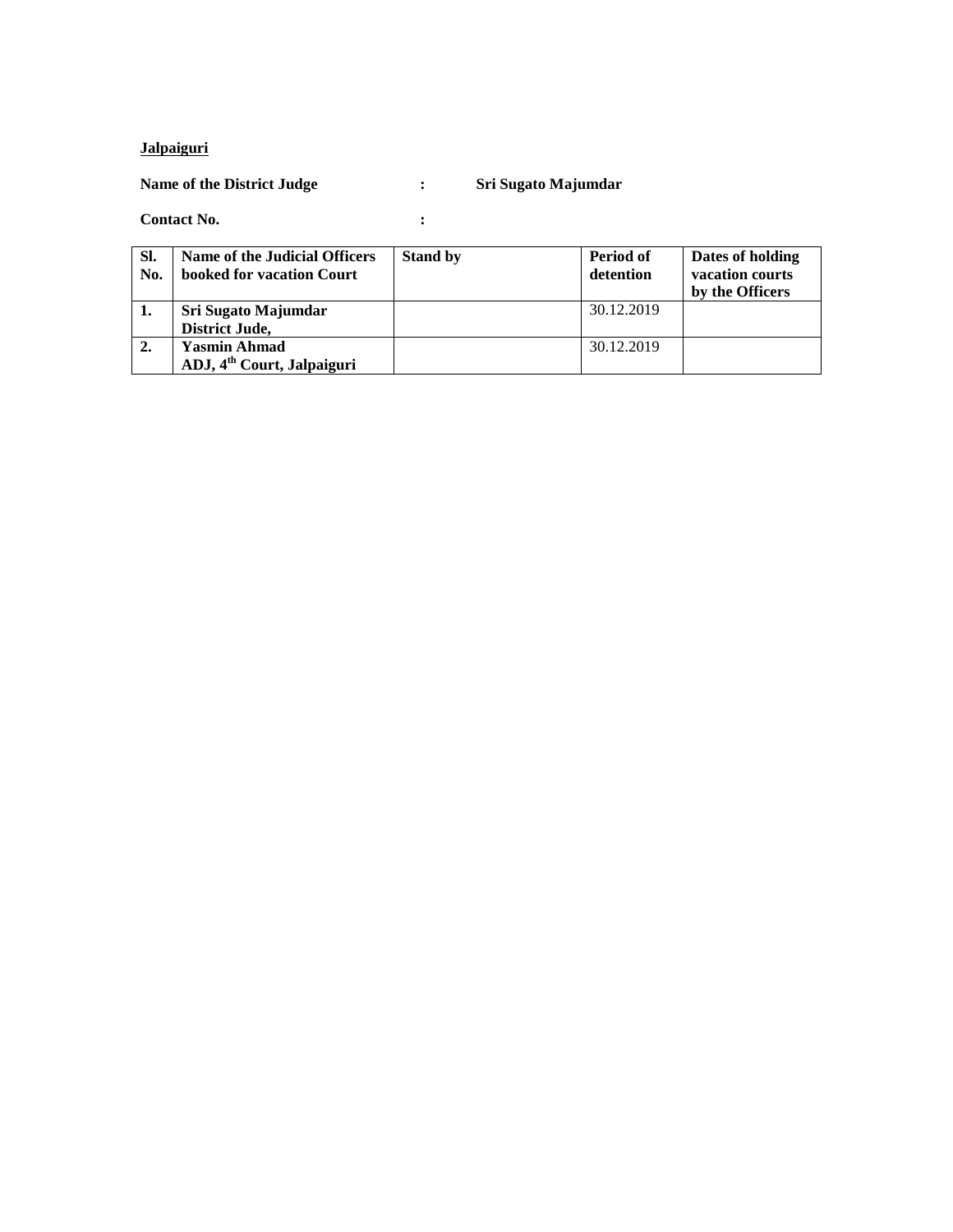### **Bankura**

## **Name of the District Judge : Sri Apurba Sinha Ray**

| SI.<br>No. | <b>Name of the Judicial Officers</b><br>booked for vacation Court | <b>Stand by</b> | Period of<br>detention | Dates of holding<br>vacation courts |
|------------|-------------------------------------------------------------------|-----------------|------------------------|-------------------------------------|
|            |                                                                   |                 |                        | by the Officers                     |
| 1.         | <b>Sri Arun Kiran</b>                                             |                 | 26.12.2019             |                                     |
|            | <b>Bandyopadhyay</b>                                              |                 |                        |                                     |
|            | ADJ, 2 <sup>nd</sup> Court, Bankura<br>9735840807                 |                 |                        |                                     |
| 2.         | <b>Ataur Rahaman</b>                                              |                 | 27.12.2019             |                                     |
|            | ADJ, Bishnupur                                                    |                 |                        |                                     |
|            | 9433272299                                                        |                 |                        |                                     |
| <b>3.</b>  | Sri Apurba Sinha Ray                                              |                 | 30.12.2019             |                                     |
|            | <b>District Judge</b>                                             |                 |                        |                                     |
|            | 9434353551                                                        |                 |                        |                                     |
| 4.         | Sri Manojyoti Bhattacharyya                                       |                 | 31.12.2019             |                                     |
|            | ADJ, 1 <sup>st</sup> Court, Bankura<br>9434545709                 |                 |                        |                                     |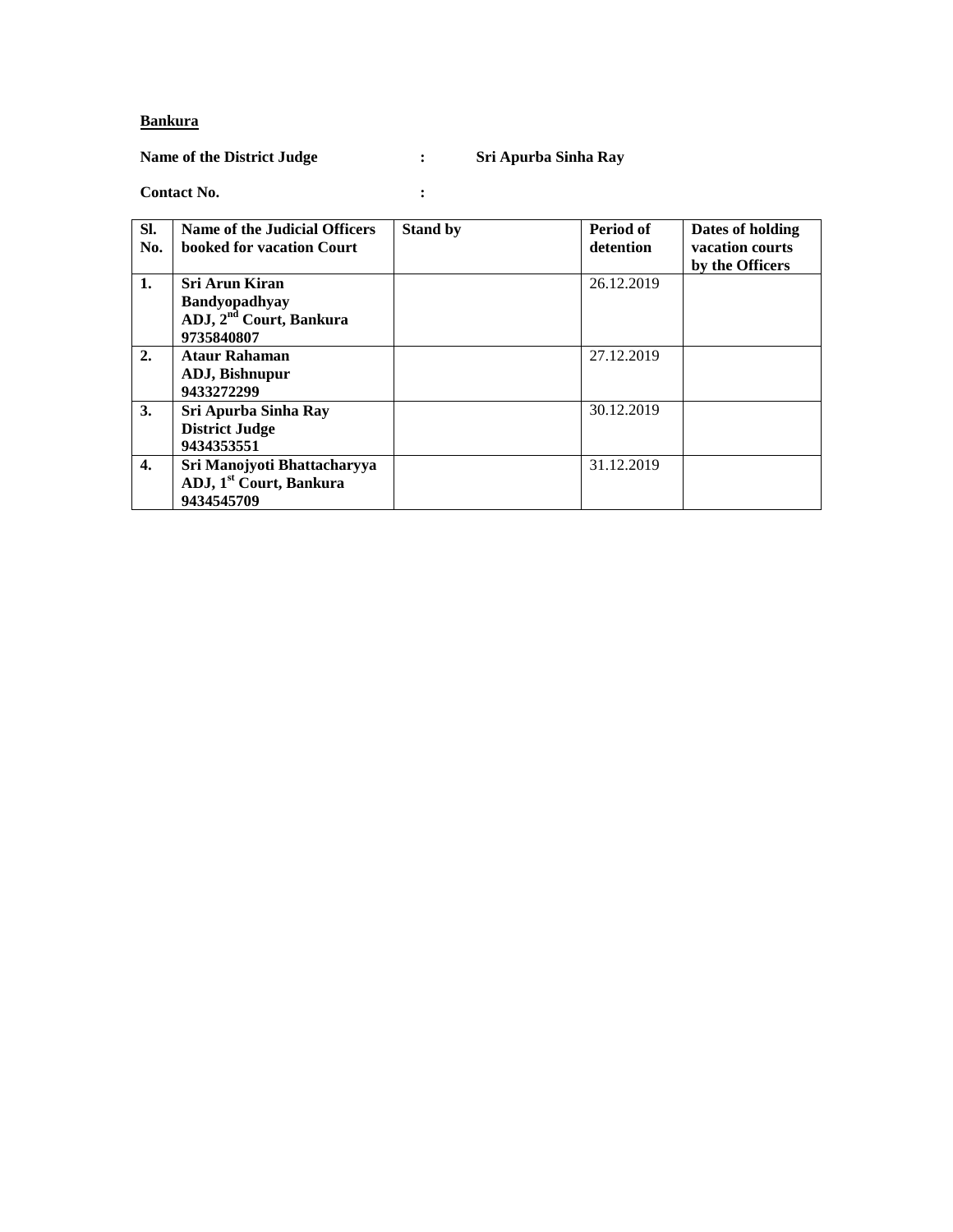### **Malda**

### **Name of the District Judge : Sri Bivas Pattanayak**

| SI.<br>No.   | Name of the Judicial Officers<br>booked for vacation Court                        | <b>Stand by</b> | Period of<br>detention | Dates of holding<br>vacation courts<br>by the Officers |
|--------------|-----------------------------------------------------------------------------------|-----------------|------------------------|--------------------------------------------------------|
| 1.           | <b>Sri Daman Prosad Biswas</b><br>ADJ, 5 <sup>th</sup> Court, Malda<br>9477235174 |                 | 26.12.2019             |                                                        |
| 2.           | Sri Sanjeev Kumar Sharma<br>ADJ, 3 <sup>rd</sup> Court, Malda<br>9434158968       |                 | 27.12.2019             |                                                        |
| 3.           | Smt. Mandakranta Saha<br>ADJ, FTC, 2 <sup>nd</sup> Court, Malda<br>9433403500     |                 | 30.12.2019             |                                                        |
| $\mathbf{4}$ | <b>Sri Hiranmoy Sanyal</b><br>ADJ, FTC-III, Malda<br>9434089433                   |                 | 31.12.2019             |                                                        |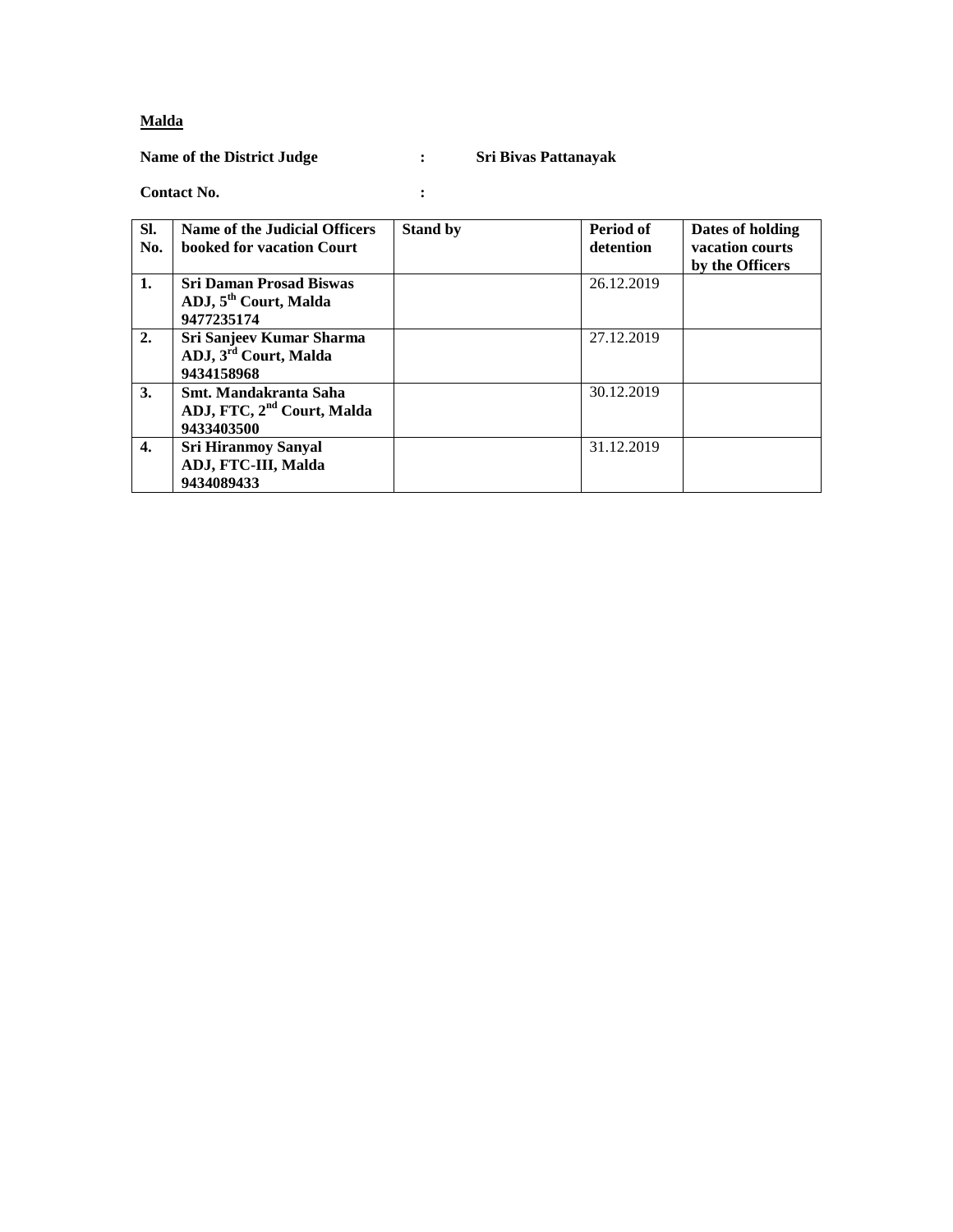#### **Paschim Bardhaman**

## **Name of the District Judge : Sri Kausik Bhattacharyya**

| SI.<br>No. | Name of the Judicial Officers<br>booked for vacation Court | <b>Stand by</b> | Period of<br>detention | Dates of holding<br>vacation courts<br>by the Officers |
|------------|------------------------------------------------------------|-----------------|------------------------|--------------------------------------------------------|
| 1.         | <b>Sri Sovan Kumar</b>                                     |                 | 25.12.2019             |                                                        |
|            | <b>Mukhopadhyay</b>                                        |                 | to                     |                                                        |
|            | ADJ, 1 <sup>st</sup> Court, Asansol                        |                 | 26.12.2019             |                                                        |
| 2.         | Sri Saket Kumar Jha                                        |                 | 27.12.2019             |                                                        |
|            | ADJ, 4 <sup>th</sup> Court, Asansol                        |                 | to                     |                                                        |
|            |                                                            |                 | 28.12.2019             |                                                        |
| <b>3.</b>  | Sri Bimal Kanti Bera                                       |                 | 29.12.2019             |                                                        |
|            | ADJ, 3 <sup>rd</sup> Court, Asansol                        |                 | to                     |                                                        |
|            |                                                            |                 | 30.12.2019             |                                                        |
| 4.         | Mr. Neyaz Alam                                             |                 | 31.12.2019             |                                                        |
|            | ADJ, 2 <sup>nd</sup> Court, Asansol                        |                 | to                     |                                                        |
|            |                                                            |                 | 01.01.2020             |                                                        |